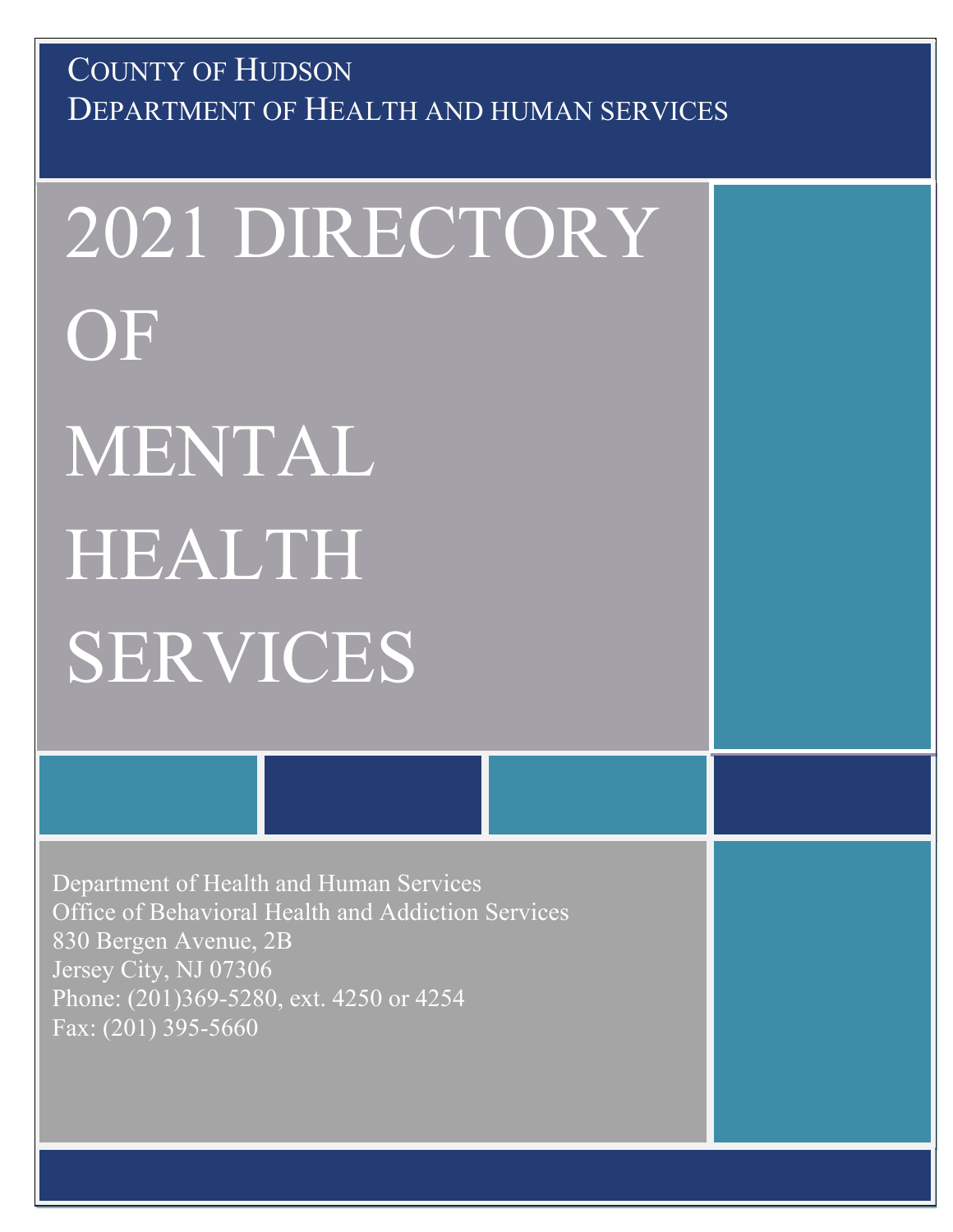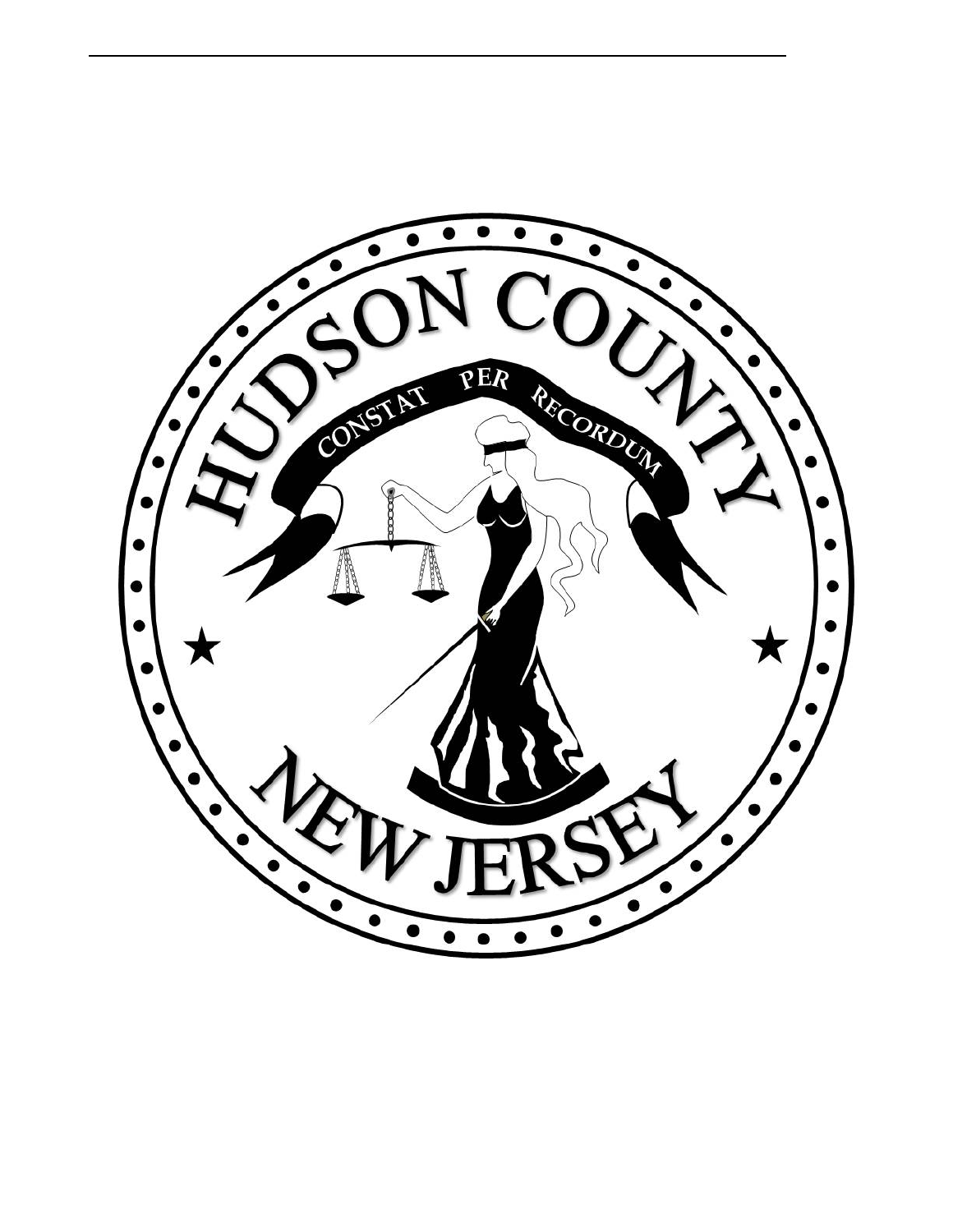# **How to Use this Directory**

**This Directory includes information on agencies and organizations that provide help for Mental Health Services in Hudson County. The information is organized by category of service.** 

**The information provided within the Directory is accurate at the time of publication. If you have a correction to an entry, or would like to add information to the Directory, please contact the Office of Mental Health Services at (201) 369-5280 ex. 4250.**

**The organizations or services included in this guide are provided solely as references and are not listed as intended endorsements by the County of Hudson.**

**Provided below is a legend for the symbols used within the Directory.**

| office | <b>Business Address</b> |
|--------|-------------------------|
|        | <b>Phone Number</b>     |
| $=$    | <b>Fax Number</b>       |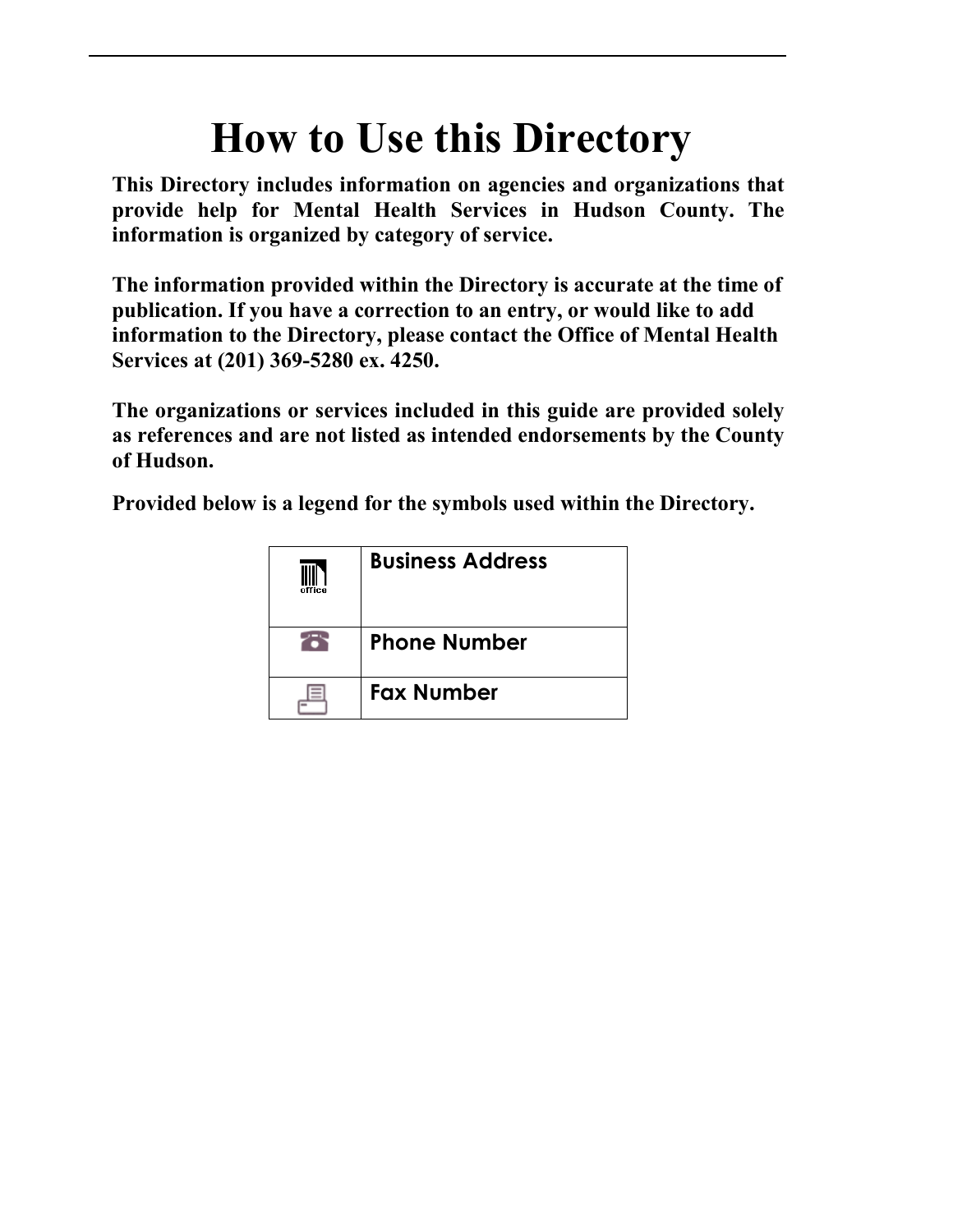# **TABLE OF CONTENTS**

| <b>Section</b>                                                                             | Page |
|--------------------------------------------------------------------------------------------|------|
| Psychiatric Emergency Services for Adults and Children                                     | 4    |
| Designated Screening Center with Mobile Capacity                                           | 5    |
| <b>Outpatient Mental Health Services for Children, Adolescents</b><br>and Adults           |      |
| Day Treatment/Partial Care Hospitalization Programs for<br><b>Adults</b>                   | 9    |
| Day Treatment/Afterschool Services for Children and<br>Adolescents                         |      |
| In-Patient Psychiatric Hospitals for Adults                                                | 12   |
| In-Patient Psychiatric Hospital for Children and Adolescents                               | 12   |
| Specialized In-Patient Psychiatric and Substance Abuse<br>Services                         |      |
| <b>State Psychiatric Hospital for Adults</b>                                               | 14   |
| <b>Residential Mental Health Services for Adults</b>                                       | 15   |
| Residential Mental Health Services for Children, Adolescents<br>and Young Adults           |      |
| Specialized Mental Health Services for Adults                                              | 17   |
| Specialized Mental Health Services for Children,<br>Adolescents and Families               |      |
| Advocacy, Information and Referral Services for Adults,<br><b>Adolescents and Children</b> | 23   |
| Self Help Groups and Resource Information                                                  | 26   |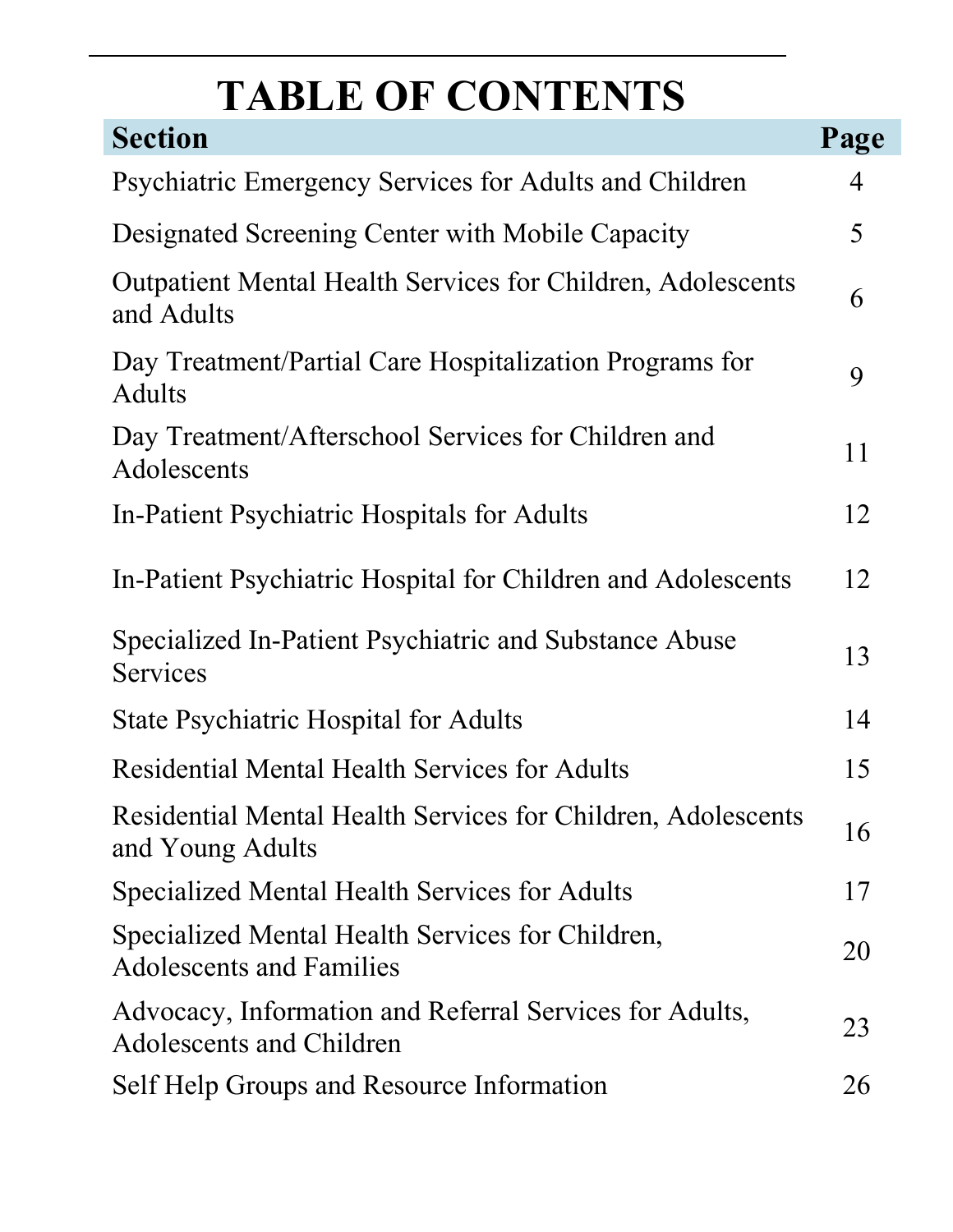# **PSYCHIATRIC EMERGENCY SERVICES FOR ADULTS AND CHILDREN**

**\_\_\_\_\_\_\_\_\_\_\_\_\_\_\_\_\_\_\_\_\_\_\_\_\_\_\_\_\_\_\_\_\_\_\_\_\_\_\_\_\_\_\_\_\_\_\_\_\_\_\_\_\_\_\_\_\_\_\_\_\_\_\_\_\_\_\_**

*The Emergency Services Listed Below are Located in Their Respective Emergency Rooms and are Available Twenty-Four (24) Hours, Seven (7) Days per Week. Services Include Walk-In Evaluations, Telephone Emergency Services (i.e. Referral and Crisis Evaluation) as well as On Site Stabilization and Referral Services.* 

### **CarePoint Hoboken University Medical Center**



308 Willow Avenue Hoboken, NJ 07030 (201) 418-1900



### **Hackensack UMC Palisades**

7600 River Road  $\mathbb{H}$ 



### **CarePoint Christ Hospital- Psychiatry & Behavioral Health**

176 Palisades Avenue 176 Palisades Avenue<br>Jersey City, NJ 07306 (201) 795-8374  $\mathbb{I}$ 



### **CarePoint Bayonne Medical Center**



29 East 29<sup>th</sup> Street Bayonne, NJ 07002(201) 858-5258

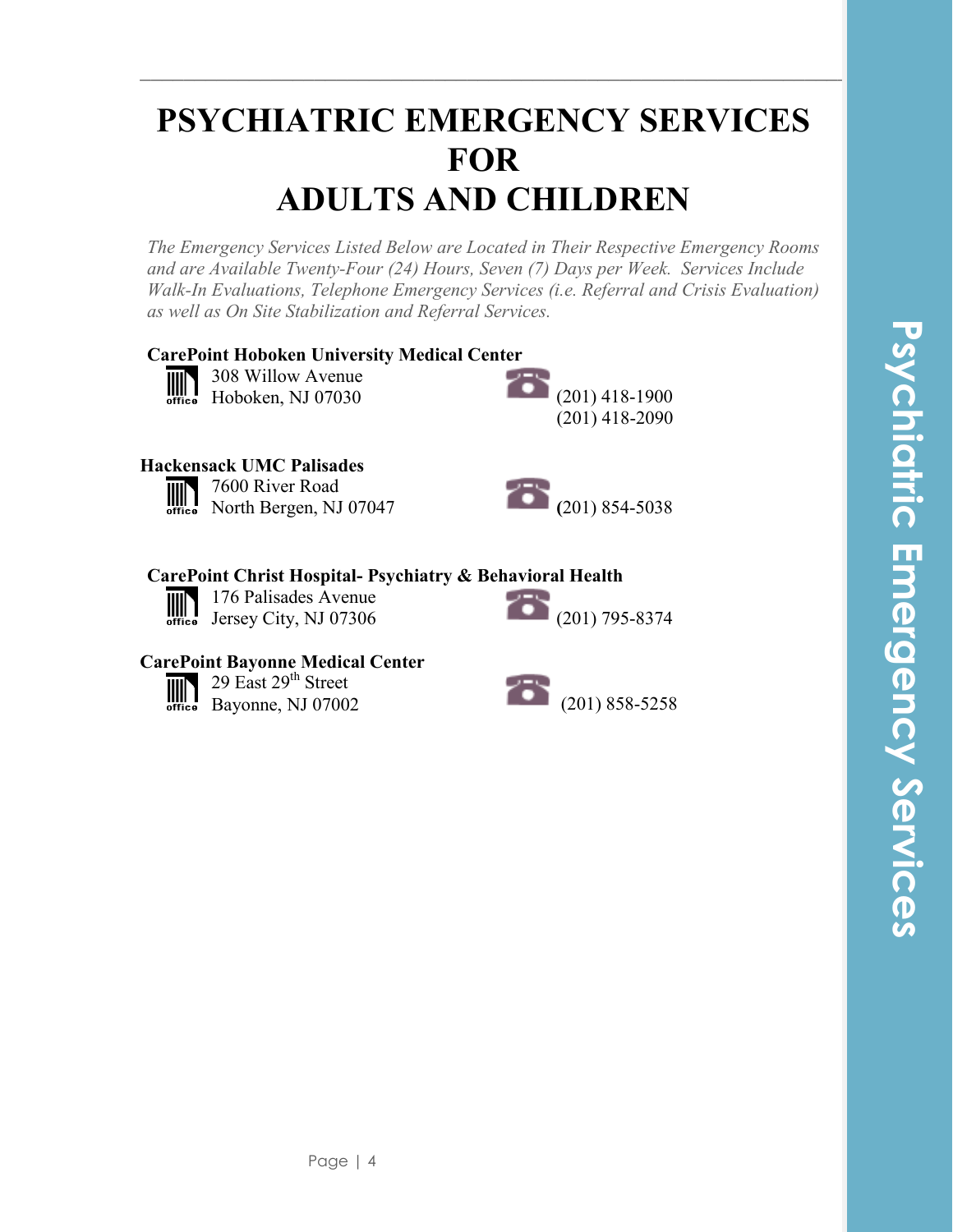# **DESIGNATED SCREENING CENTER WITH MOBILE CAPACITY**

**\_\_\_\_\_\_\_\_\_\_\_\_\_\_\_\_\_\_\_\_\_\_\_\_\_\_\_\_\_\_\_\_\_\_\_\_\_\_\_\_\_\_\_\_\_\_\_\_\_\_\_\_\_\_\_\_\_\_\_\_\_\_\_\_\_\_\_**

*The Designated Screening Center has Mobile Crisis Screening Capacity, as well as a Twenty-Four (24) Hour Hotline.*

### **Jersey City Medical Center RWJBarnabas Health**

355 Grand Street  $\left|\left|\left|\right|\right|\right|$ 355 Grand Street<br>Jersey City, NJ 07302 (201) 915-2210 Crisis line

(201) 915-2210 Psychiatric ER

- County Wide Emergency Hotline
- Mobile Crisis Unit
- Children's Screener
- Disaster Services
- Family Support Counselor
- Jail Diversion
- Peer Support Counselors
- **Superior Court Coalition**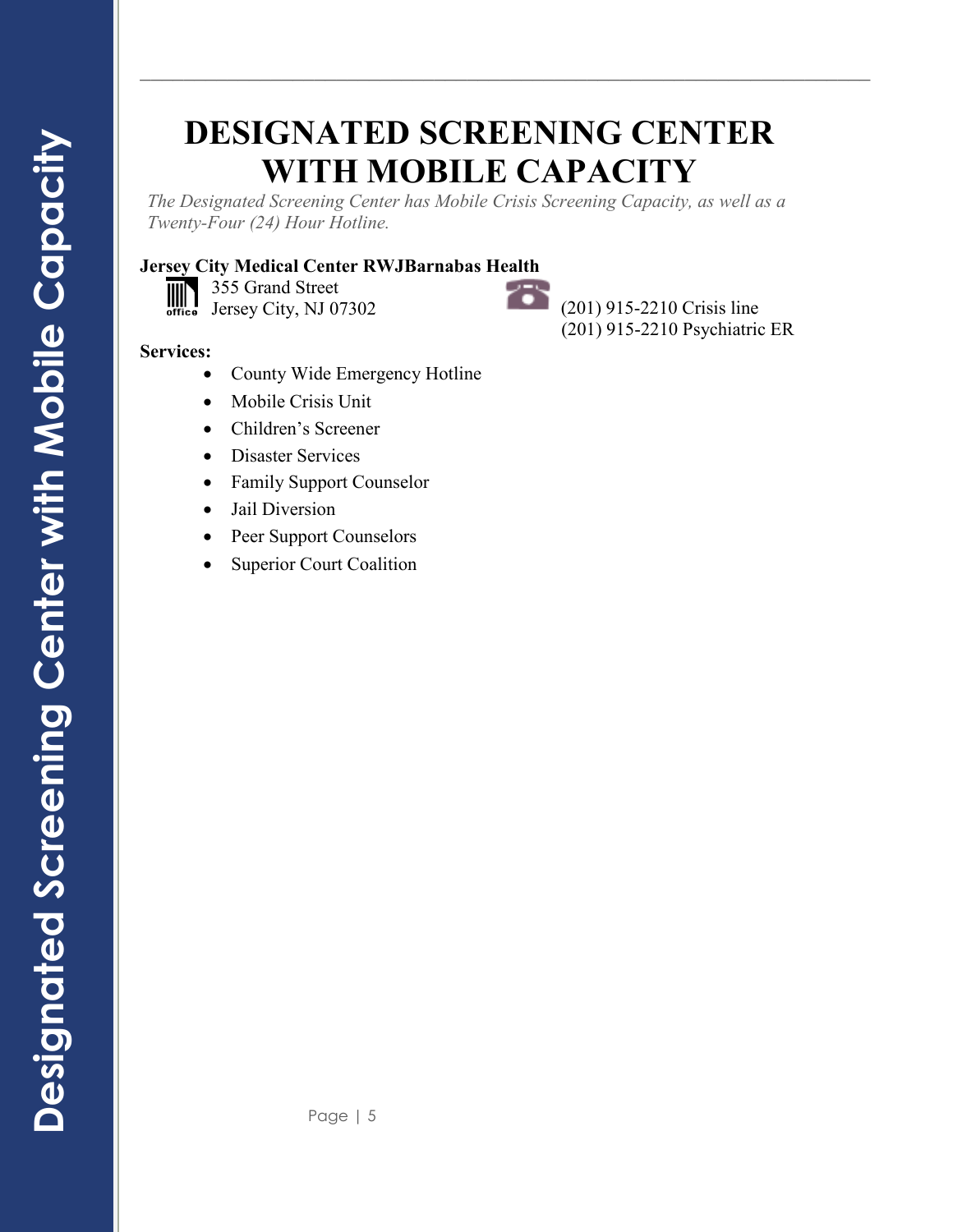# **OUTPATIENT MENTAL HEALTH SERVICES FOR CHILDREN, ADOLESCENTS AND ADULTS**

**\_\_\_\_\_\_\_\_\_\_\_\_\_\_\_\_\_\_\_\_\_\_\_\_\_\_\_\_\_\_\_\_\_\_\_\_\_\_\_\_\_\_\_\_\_\_\_\_\_\_\_\_\_\_\_\_\_\_\_\_\_\_\_\_\_\_\_**

### **Bayonne Community Mental Health Center-Trinitas Regional Medical Center**





### **Services:**

- Individual, Group and Family Psychotherapy Services
- Co-Occurring and IOP Services
- Children's Psychiatric Services Including Child Sexual Abuse and Domestic Violence
- Specialty Services and Groups, Including Anger Management, Family Therapy, Managing Anxiety, Relationships, Coping Skills, Women's and Men's Groups

### **North Star Health Systems**

354 Avenue C  $354$  Avenue C<br>Bayonne, NJ 07002 (201) 535-5959 IIIN

### **Services:**

- Individual, Group, Psycho-education and Family Counseling
- Acute Partial Care and Substance Use Services

### **Mount Carmel Guild Behavioral Health**



2201 Bergenline Avenue



# **CarePoint Hoboken University Medical Center- Community Mental Health Center**<br>506 3<sup>rd</sup> Street<br>In the NY 070000

506 3<sup>rd</sup> Street

 $\frac{1}{100}$  Hoboken, NJ 07030 (201) 792-8200

- Adolescent Sexual Offender Counseling (County-Wide)
- Firesetters Program (Children and Adolescents)
- Intensive Outpatient (Children and Adolescents)
- Individual, Group and Family Psychotherapy Services (Children and Adults)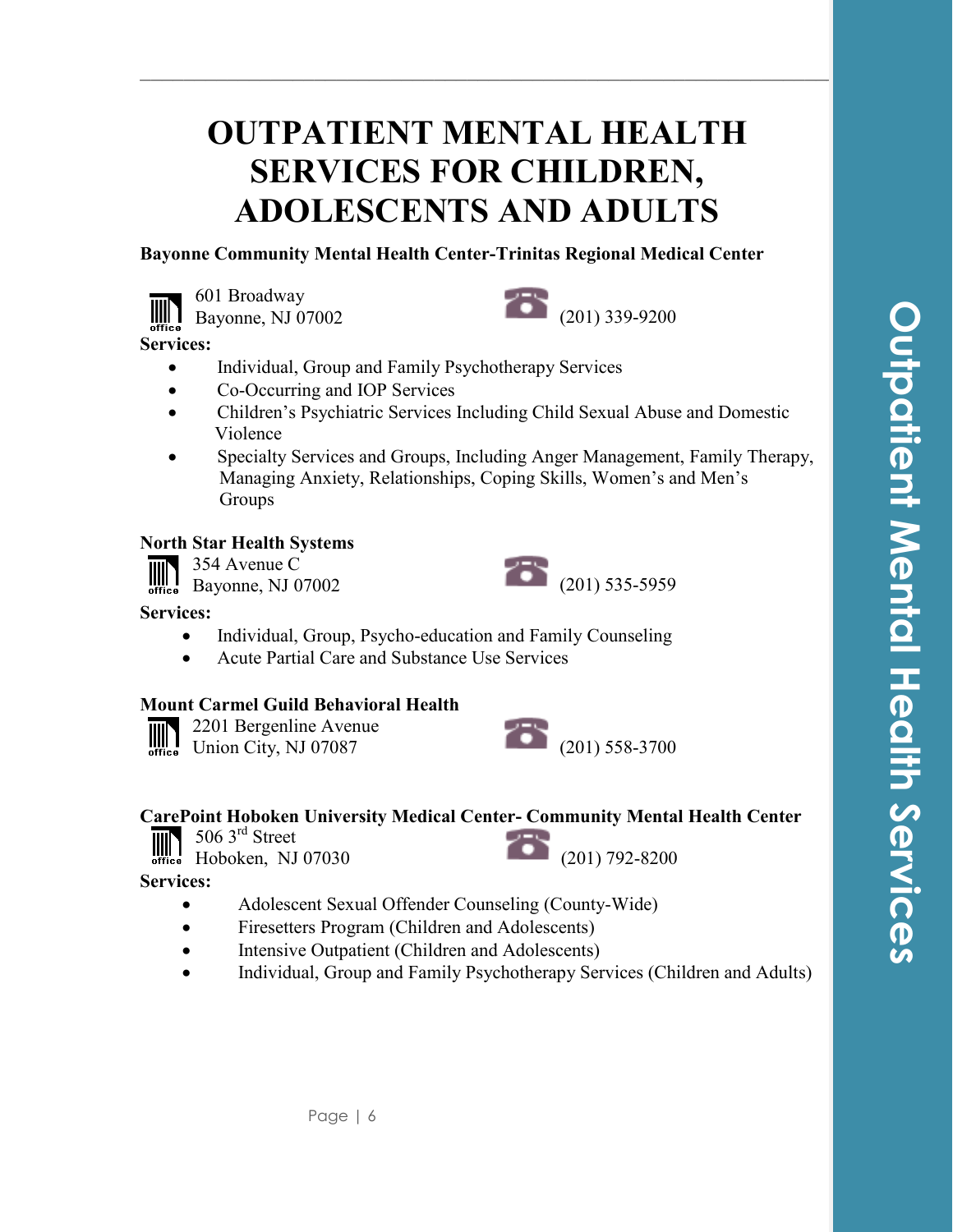### **Family Services Bureau of Newark**



Kearny, NJ 07302

**Services:** 

- Juvenile Crisis Intervention and Firesetters Intervention
- Services for Victims of Child Abuse and Crime Services
- Parenting and Anger Management Groups
- Behavioral Health Counseling (Adults, Adolescents and Children)

### **North Hudson Community Action Corporation**

5301 Broadway West New York, NJ (201) 866-9320



### **Hackensack UMC Palisades -Counseling Center**

7101 Kennedy Boulevard  $\begin{tabular}{|c|c|} \hline \quad \quad & \quad \quad & \quad \quad \\ \hline \quad \quad & \quad \quad & \quad \quad \\ \hline \quad \quad & \quad \quad & \quad \quad \\ \hline \quad \quad & \quad \quad & \quad \quad \\ \hline \quad \quad & \quad \quad & \quad \quad \\ \hline \quad \quad & \quad \quad & \quad \quad \\ \hline \quad \quad & \quad \quad & \quad \quad \\ \hline \quad \quad & \quad \quad & \quad \quad \\ \hline \quad \quad & \quad \quad & \quad \quad \\ \hline \quad \quad & \quad \quad & \quad \quad \\ \hline \quad \quad & \quad \quad & \quad \quad \\ \hline \quad \quad & \quad$ North Bergen, NJ 07047 (201) 854-0500



### **CarePoint Christ Hospital- Counseling and Resource Center**

179 Palisades Avenue  $\left|\left|\left|\right|\right|\right|$ 

Jersey City, NJ 07306 (201) 795-8375

**Services:**

- Individual, Group and Family Outpatient Services
- Adolescent Intensive Outpatient Program
- Women with Children Intensive Outpatient Program
- Co-Occurring Treatment Services
- Aftercare and Follow-Up Program
- Hudson Speaks (sexual violence services and outreach)
- DUI Program

### **Jersey City Medical Center RWJBarnabas Health**

395 Grand Street

IIII)

**Services:**

- Adult, Adolescent and Children Intakes
- Adult Intensive Outpatient Services
- Co-Occurring Services
- Intensive Outpatient Co-Occurring Substance Use Disorders
- Specialized Services for Children in Crisis
- Trauma Services for Children and Adolescents

Page | 7



**\_\_\_\_\_\_\_\_\_\_\_\_\_\_\_\_\_\_\_\_\_\_\_\_\_\_\_\_\_\_\_\_\_\_\_\_\_\_\_\_\_\_\_\_\_\_\_\_\_\_\_\_\_\_\_\_\_\_\_\_\_\_\_\_\_\_\_**

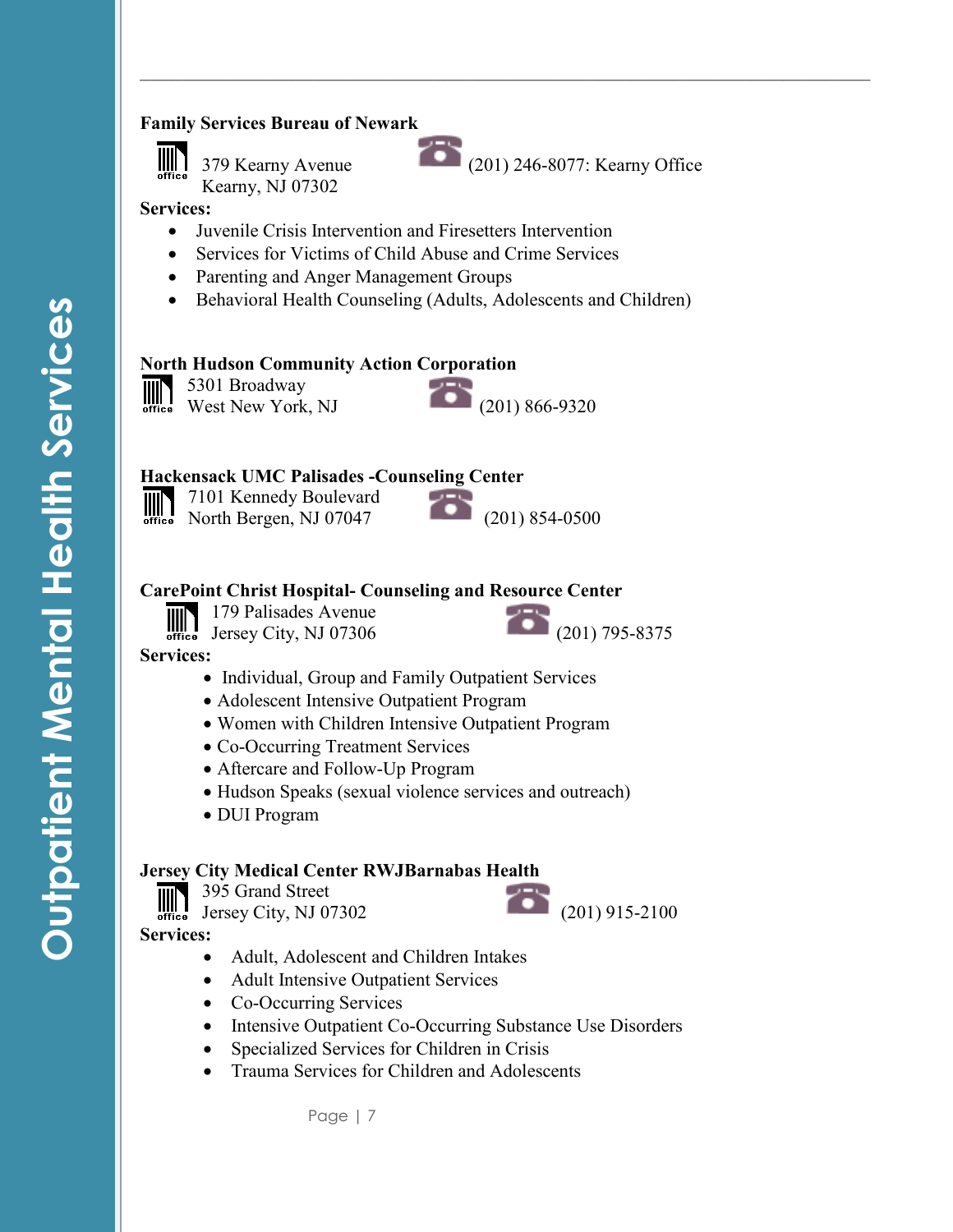### **Mount Carmel Guild Behavioral Health**

 $\overline{\lim_{\text{office}}}$ 

285 Magnolia Avenue



### **Hudson County Involuntary Outpatient Commitment, Jersey City Medical Center RWJBarnabas Health**

**\_\_\_\_\_\_\_\_\_\_\_\_\_\_\_\_\_\_\_\_\_\_\_\_\_\_\_\_\_\_\_\_\_\_\_\_\_\_\_\_\_\_\_\_\_\_\_\_\_\_\_\_\_\_\_\_\_\_\_\_\_\_\_\_\_\_\_**



1825 John F. Kennedy Blvd. 1825 John F. Kennedy Blvd.<br>Jersey City, NJ 07305 (201) 402-4622



### **Bridgeway Telehealth Outpatient Program**

152 Central Avenue

152 Central Avenue<br>Jersey City, NJ 07306 (551) 225-7677

 $\begin{tabular}{c} \hline \textbf{mm} \\ \textbf{office} \end{tabular}$ **Services:**

> • Outpatient and medication management services provided via telehealth to individuals who have been impacted by COVID-19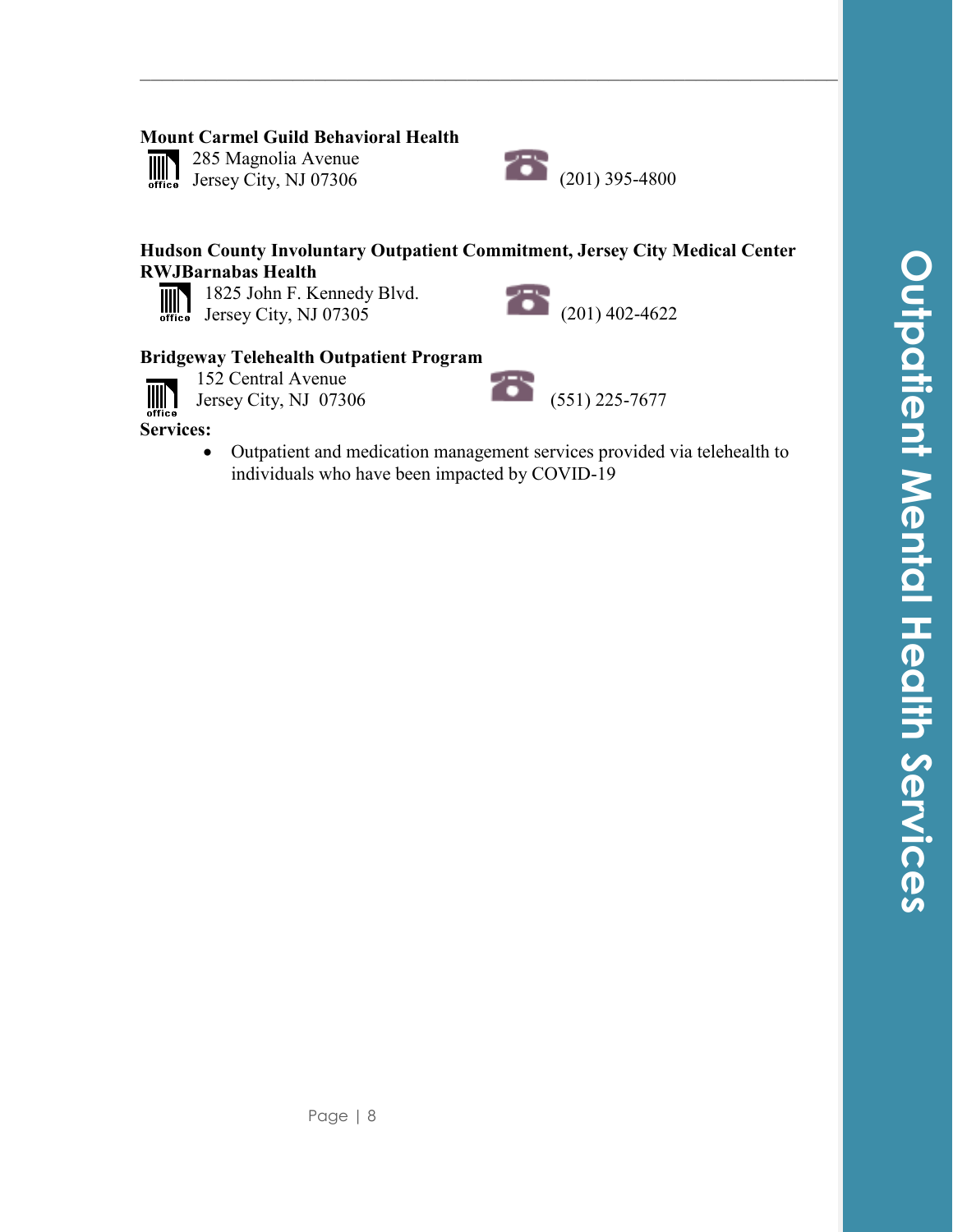# **DAY TREATMENT/ PARTIAL CARE HOSPITIALIZATION PROGRAMS FOR ADULTS**

**\_\_\_\_\_\_\_\_\_\_\_\_\_\_\_\_\_\_\_\_\_\_\_\_\_\_\_\_\_\_\_\_\_\_\_\_\_\_\_\_\_\_\_\_\_\_\_\_\_\_\_\_\_\_\_\_\_\_\_\_\_\_\_\_\_\_\_**

### **Mount Carmel Guild Behavioral Healthcare**

2201 Bergenline Avenue 2201 Bergenline Avenue<br>Union City, NJ 07087 (201) 558-3700 **IIII) Services:**

• Co-Occurring Partial Hospitalization

### **Mount Carmel Guild Behavioral Health**

285 Magnolia Avenue office

# 285 Magnolia Avenue<br>Jersey City, NJ 07304 (201) 395-4800

### **Jersey City Medical Center RWJBarnabas Health**

355 Grand Street IIIN Jersey City, NJ 07302 (201) 915-2100



**Services:**

- Intensive Day Treatment (Adult Acute Partial Hospital)
- Alternative to Psychiatric Hospitalization
- Psychiatric Units
- Adult Psycho-Social Partial Hospitalization
- Psycho-Social Rehabilitation Program
- Evening and Weekend Programs
- Ages 18 and older

### **CarePoint Hoboken University Medical Center Community Mental Health Center- Co-Occurring**

506<sup>3rd</sup> Street

office



- Partial Hospital Program for Chronic Mental III Adults
- Acute Psychiatric Hospitalization
- Ages 18 and older

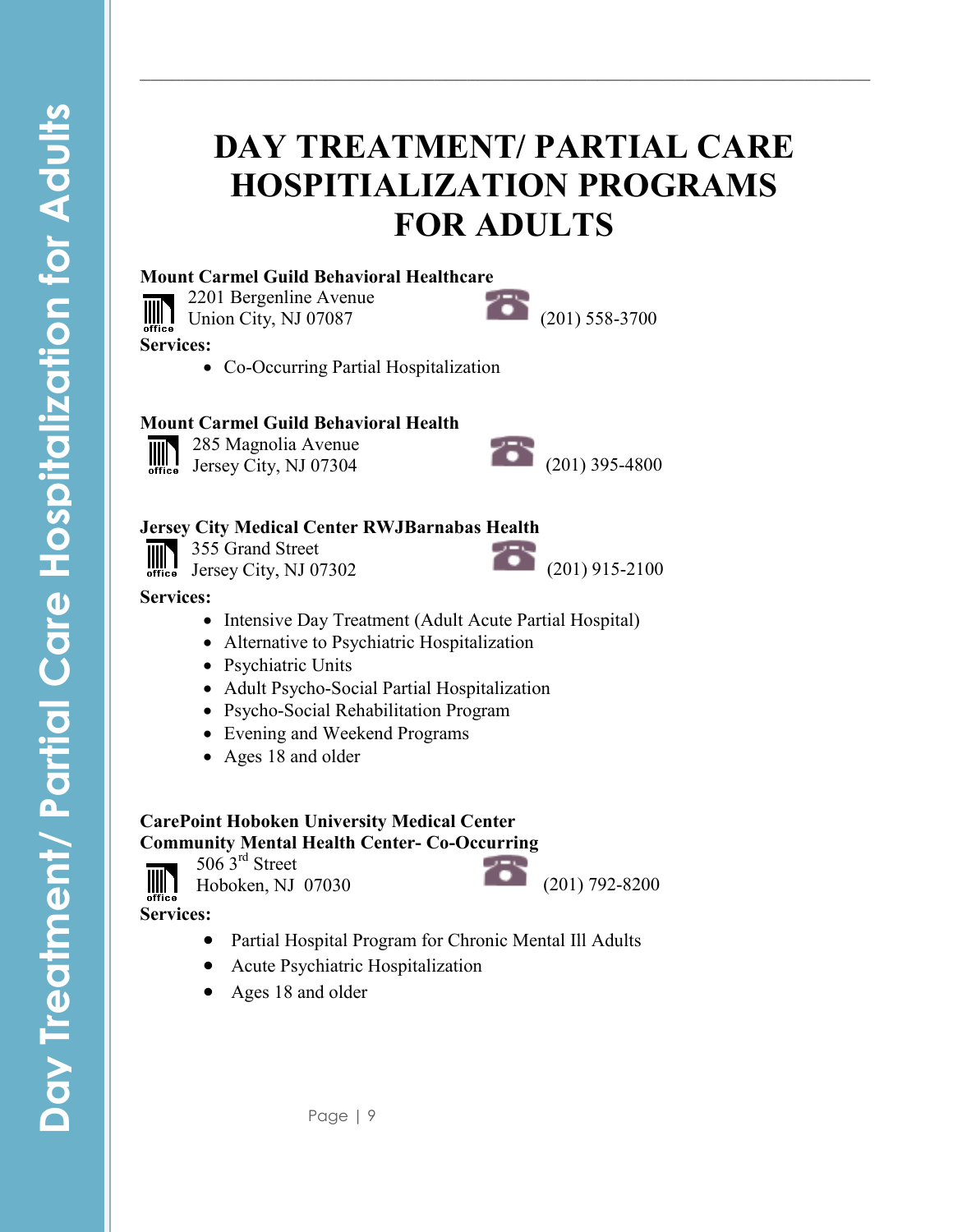# **Day Treatment/ Partial Care Hospitalization for Adults**Day Treatment/ Partial Care Hospitalization for Adults

# **Bayonne Community Mental Health Center, A Service of Trinitas Regional Medical Center**<br>**IIII** 601 Broadway

**\_\_\_\_\_\_\_\_\_\_\_\_\_\_\_\_\_\_\_\_\_\_\_\_\_\_\_\_\_\_\_\_\_\_\_\_\_\_\_\_\_\_\_\_\_\_\_\_\_\_\_\_\_\_\_\_\_\_\_\_\_\_\_\_\_\_\_**

601 Broadway Bayonne, NJ 07002 (201) 339-9200

**Services:**

• Illness Management, Recovery and Wellness Services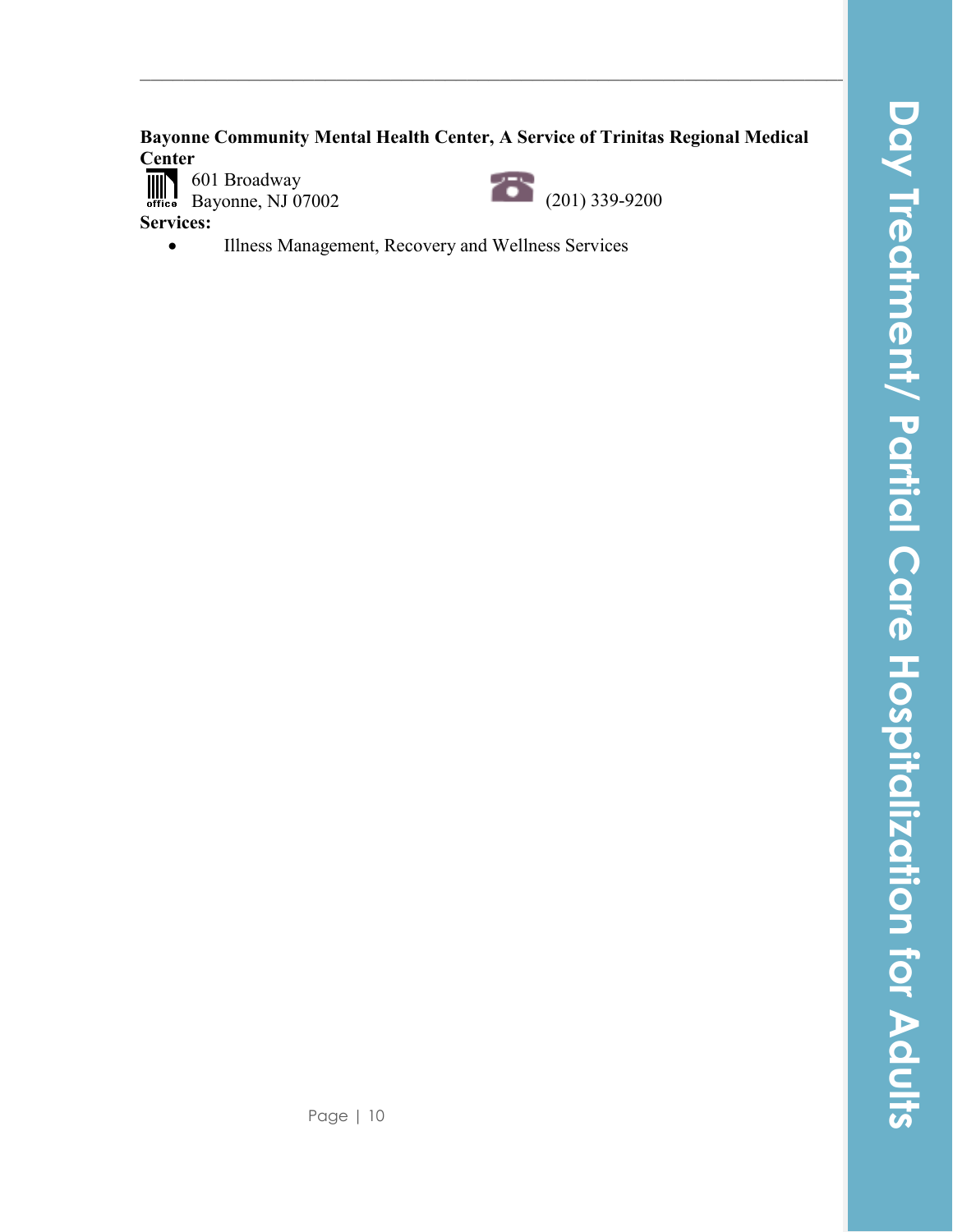# **DAY TREATMENT/ AFTER SCHOOL SERVICES FOR CHILDREN AND ADOLESCENTS**

**\_\_\_\_\_\_\_\_\_\_\_\_\_\_\_\_\_\_\_\_\_\_\_\_\_\_\_\_\_\_\_\_\_\_\_\_\_\_\_\_\_\_\_\_\_\_\_\_\_\_\_\_\_\_\_\_\_\_\_\_\_\_\_\_\_\_\_**

### **Mount Carmel Guild Behavioral Health**

2201 Bergenline Avenue 2201 Bergenline Avenue<br>Union City, NJ 07087 (201) 558-3700  $\overline{\lim}_{\text{office}}$ 



### **Jersey City Medical Center RWJBarnabas Health**

395 Grand Street

Jersey City, NJ 07302 (201) 915-2100

- Child & Adolescent Outpatient Department Outpatient Therapeutic Services for Children and Families 3.5 -18 Years of Age in Need of Behavioral Support; Services Include Individual, Family and Group Therapy, as well as Psychiatric Treatment. (201) 915-2272
- Therapeutic Nursery Program Therapeutic Program Servicing Children 2.5 -5 Years of Age that Are Not Yet in Kindergarten and are Experiencing Emotional & Behavioral Concerns; Full Day and Half Day Programming. (201) 915-2287
- School Based Youth Services Programs Individual, Family & Group Therapy provided to Snyder High School Students with Mental Health & Substance Abuse Issues, with Vocational Counseling Tutoring, Mentoring, and Health Services Available. (201) 915-6220
- Child & Adolescent Full Day Partial Hospitalization Programs Full Day Treatment Program for Children ages 5-7 and Adolescents ages 12-17, Who are Not Able to be Maintained in a School Setting Due to Behavioral Health Issues. (201) 915-2864
- Child & Adolescent Half Day (After School) Partial Hospitalization Programs Therapeutic Programming for Children and Adolescents Ages 5-18 Who are Currently in School and Experiencing Emotional & Behavioral Difficulties that are Interfering With Their Day to Day Functioning. Programming is from 3:30 pm-7:00 pm Monday Through Friday. Transportation Assistance is Also Available. (201) 915-2864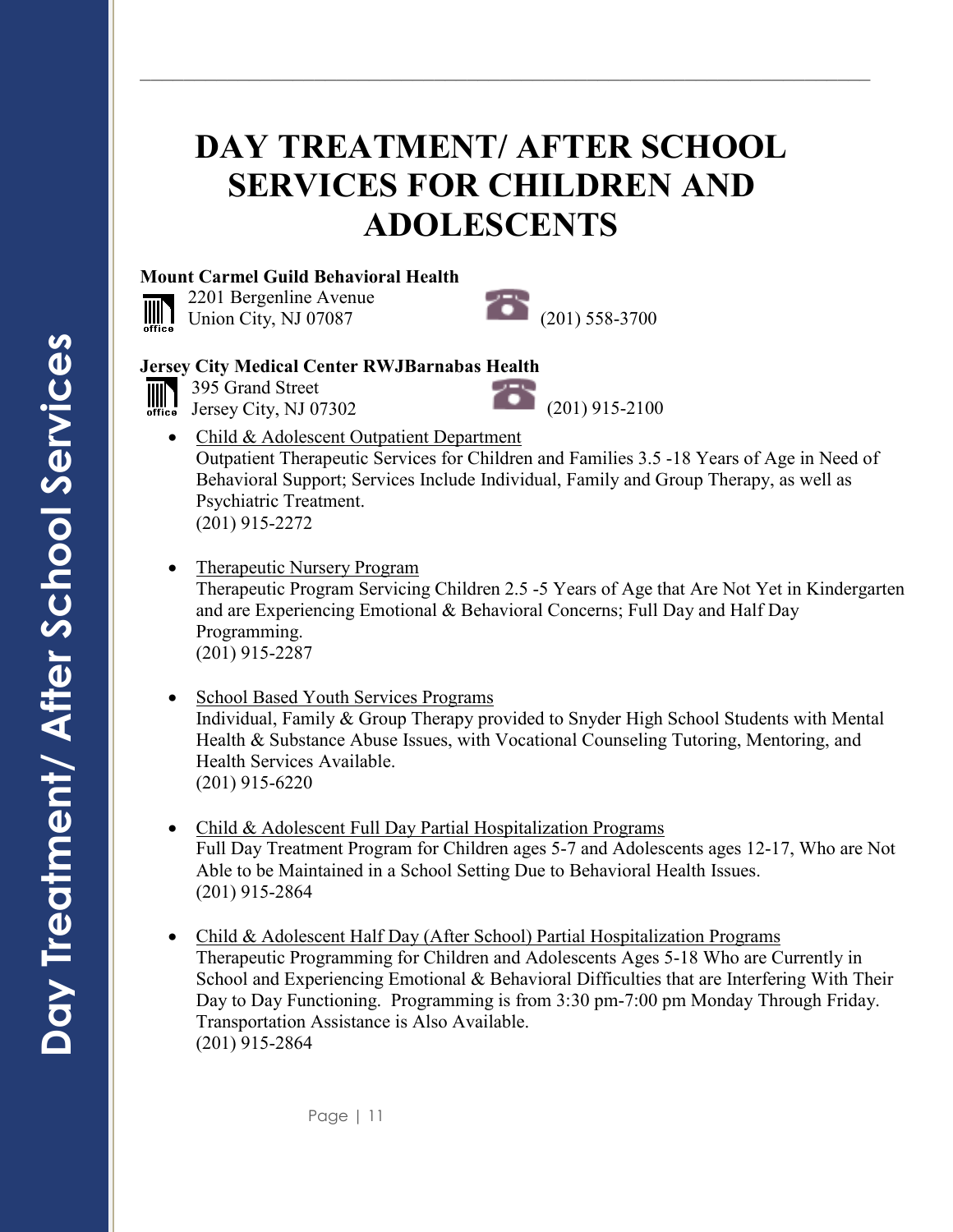# **IN-PATIENT PSYCHIATRIC HOSPITAL FOR ADULTS**

### **CarePoint Hoboken University Medical Center**

• Adult Voluntary Unit • Geriatric Voluntary Unit

**CarePoint Bayonne Medical Center** 29 East  $29<sup>th</sup>$  Street



**Services:**

308 Willow Avenue 308 Willow Avenue<br>Hoboken, NJ 07030 (201) 418-1200 (Adult)

**\_\_\_\_\_\_\_\_\_\_\_\_\_\_\_\_\_\_\_\_\_\_\_\_\_\_\_\_\_\_\_\_\_\_\_\_\_\_\_\_\_\_\_\_\_\_\_\_\_\_\_\_\_\_\_\_\_\_\_\_\_\_\_\_\_\_\_**

(201) 418-1647 (Geriatric)







IIIN

**Services:**

### **CarePoint Christ Hospital**

176 Palisade Avenue  $\mathbb{I}$ Jersey City, NJ 07306 (201) 795-8300

• Voluntary Unit

• Gero-Psychiatric Unit

**Services:**

• Adult Voluntary Inpatient

### **Jersey City Medical Center-RWJBarnabas Health**

Page | 12

355 Grand Street IIII) Jersey City, NJ 07302 (201) 915-2100

**Services:**

- Voluntary Unit
- Involuntary Unit (Short-Term Care Facility Access through the Screening Center)

# **IN-PATIENT PSYCHIATRIC HOSPITAL FOR CHILDREN AND ADOLESCENTS**

### **CarePoint Hoboken University Medical Center- Child Crisis Services (CCIS)**



308 Willow Avenue

Hoboken, NJ 07030 (201) 418-2090

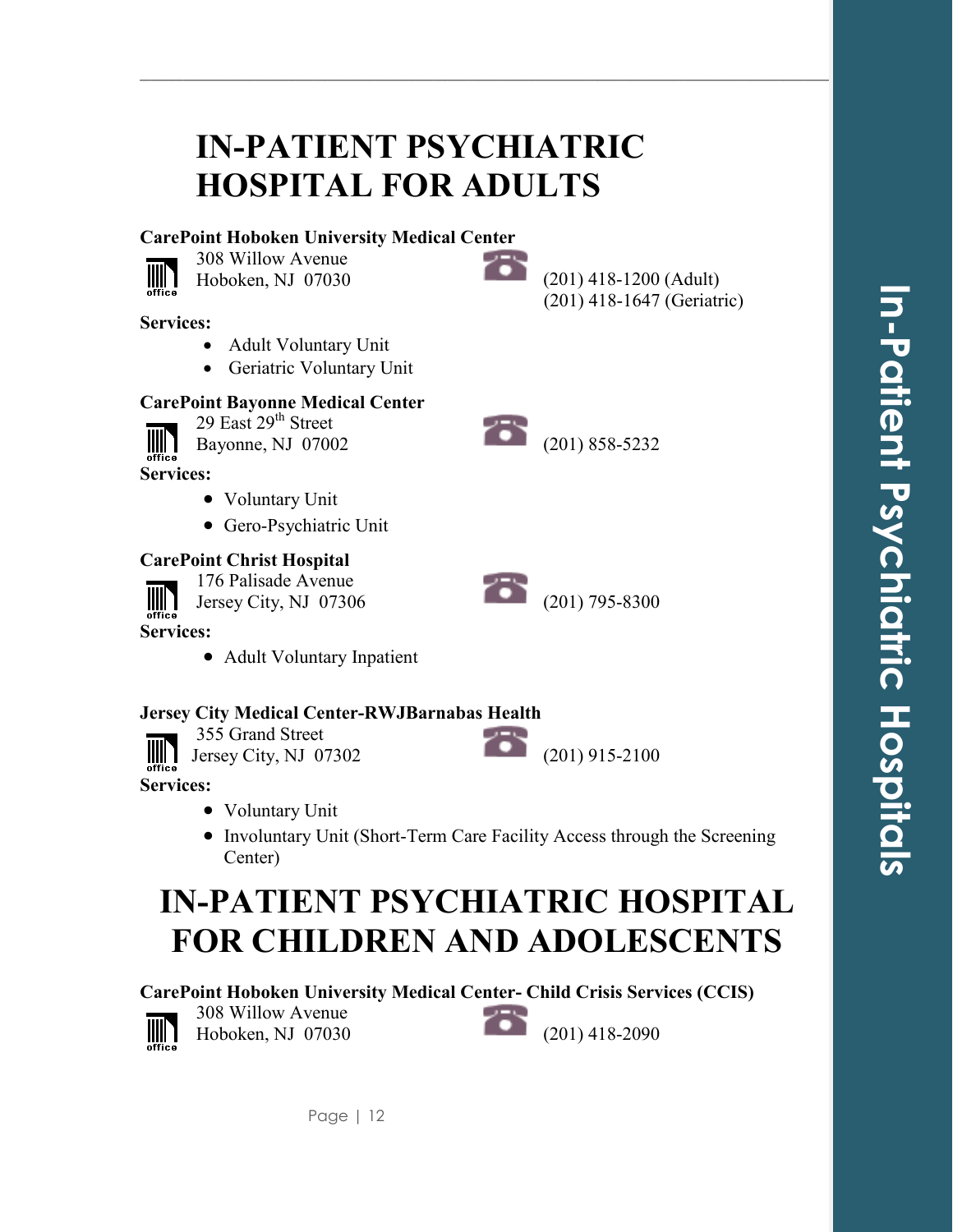# **SPECIALIZED IN-PATIENT PSYCHIATRIC AND SUBSTANCE ABUSE SERVICES**

**\_\_\_\_\_\_\_\_\_\_\_\_\_\_\_\_\_\_\_\_\_\_\_\_\_\_\_\_\_\_\_\_\_\_\_\_\_\_\_\_\_\_\_\_\_\_\_\_\_\_\_\_\_\_\_\_\_\_\_\_\_\_\_\_\_\_\_**

### **Meadowview Psychiatric Hospital**

595 County Avenue IIIN Building 10 Secaucus, NJ 07094



**Services:**

- Adult Involuntary Psychiatric Units
- Acute, Transitional and Continuing Care

### **CarePoint Christ Hospital**

176 Palisade Avenue 176 Palisade Avenue<br>Jersey City, NJ 07306 (201) 217-4730

 $\lim_{\text{office}}$ 

**Services:**

• Detoxification Services

### **Jersey City Medical Center-RWJBarnabas Health**

355 Grand Street 355 Grand Street<br>Jersey City, NJ 07302 (201) 915-2100  $\overline{\lim}_{\text{office}}$ **Services:**

- 
- Co-Occurring Services

### **Trinitas Regional Medical Center**



- Adult Intellectual/Developmental Disabilities Inpatient Unit
- Child and Adolescent Inpatient Unit
- Intermediate Inpatient Unit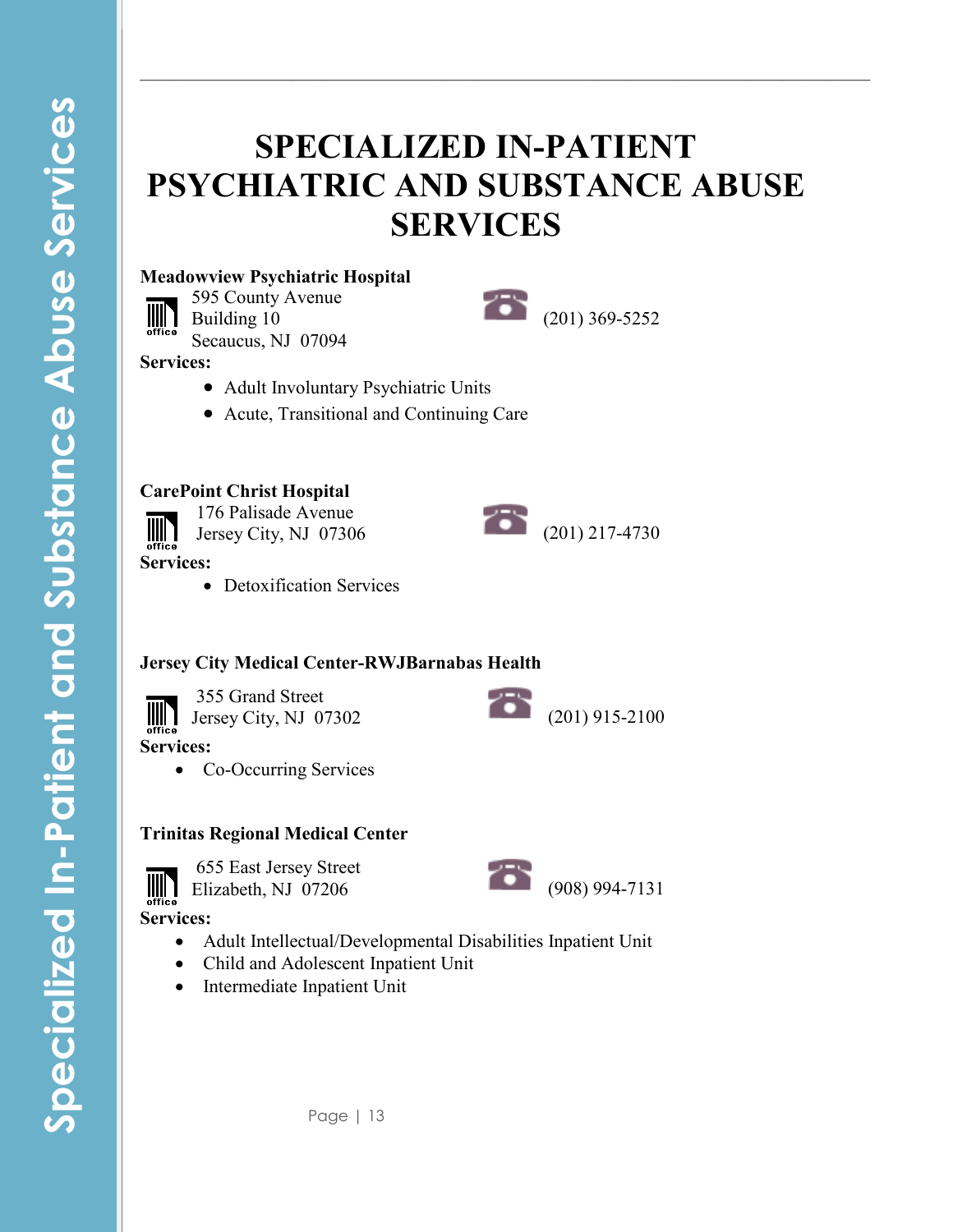# **STATE PSYCHIATRIC HOSPITAL FOR ADULTS**

**\_\_\_\_\_\_\_\_\_\_\_\_\_\_\_\_\_\_\_\_\_\_\_\_\_\_\_\_\_\_\_\_\_\_\_\_\_\_\_\_\_\_\_\_\_\_\_\_\_\_\_\_\_\_\_\_\_\_\_\_\_\_\_\_\_\_\_**

## **Greystone Park Psychiatric Hospital**



59 Koch Avenue 59 Koch Avenue<br>Morris Plains, NJ 07950 (973) 538-1800



# **Ancora Psychiatric Hospital**



301 Spring Garden Road



### **Trenton Psychiatric Hospital**

 $\lim_{\text{office}}$ 

101 Sullivan Way



**Ann Klein Forensic Center**



1609 Sullivan Way

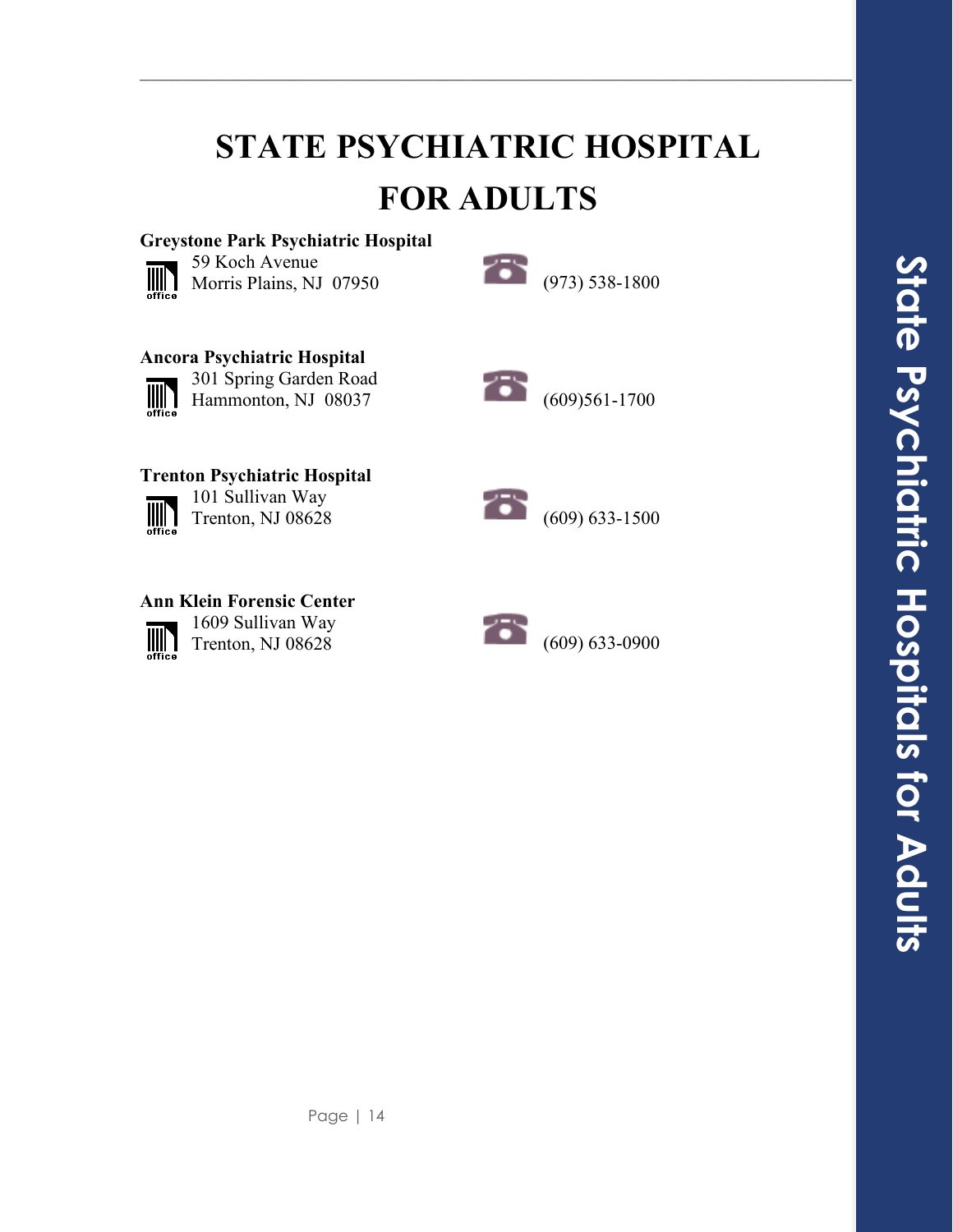# **RESIDENTIAL MENTAL HEALTH SERVICES FOR ADULTS**

*Services are Provided in Supervised Apartments and Group Homes, as well as Placements into Supported Apartment and Home Care Situations*

**\_\_\_\_\_\_\_\_\_\_\_\_\_\_\_\_\_\_\_\_\_\_\_\_\_\_\_\_\_\_\_\_\_\_\_\_\_\_\_\_\_\_\_\_\_\_\_\_\_\_\_\_\_\_\_\_\_\_\_\_\_\_\_\_\_\_\_**

### **Garden State Residential Intensive Support Team (RIST) Office**



118 Summit Avenue 118 Summit Avenue<br>Jersey City, NJ 07304 (201) 209-9301



### **Garden State Social Services Homeless Drop-In Center**



514 Newark Avenue 514 Newark Avenue<br>Jersey City, NJ 07306 (201) 604-2600



### **Jersey City Medical Center-RWJBarnabas Health**



1825 John F. Kennedy Blvd. 1825 John F. Kennedy Blvd.<br>Jersey City, NJ 07305 (201) 915-2100



### **Mount Carmel Guild Behavioral Health/ St. Lucy's Shelter**



619 Grove Street Jersey City, NJ 07304 (201) 656-7201



### **SERV Centers of New Jersey, Inc.**

777 Bloomfield Avenue TT/ Bloomfield Avenue<br>Clifton, NJ 08012 (201) 222-7972  $\mathbb{I}$ *\*Serves Hudson County*

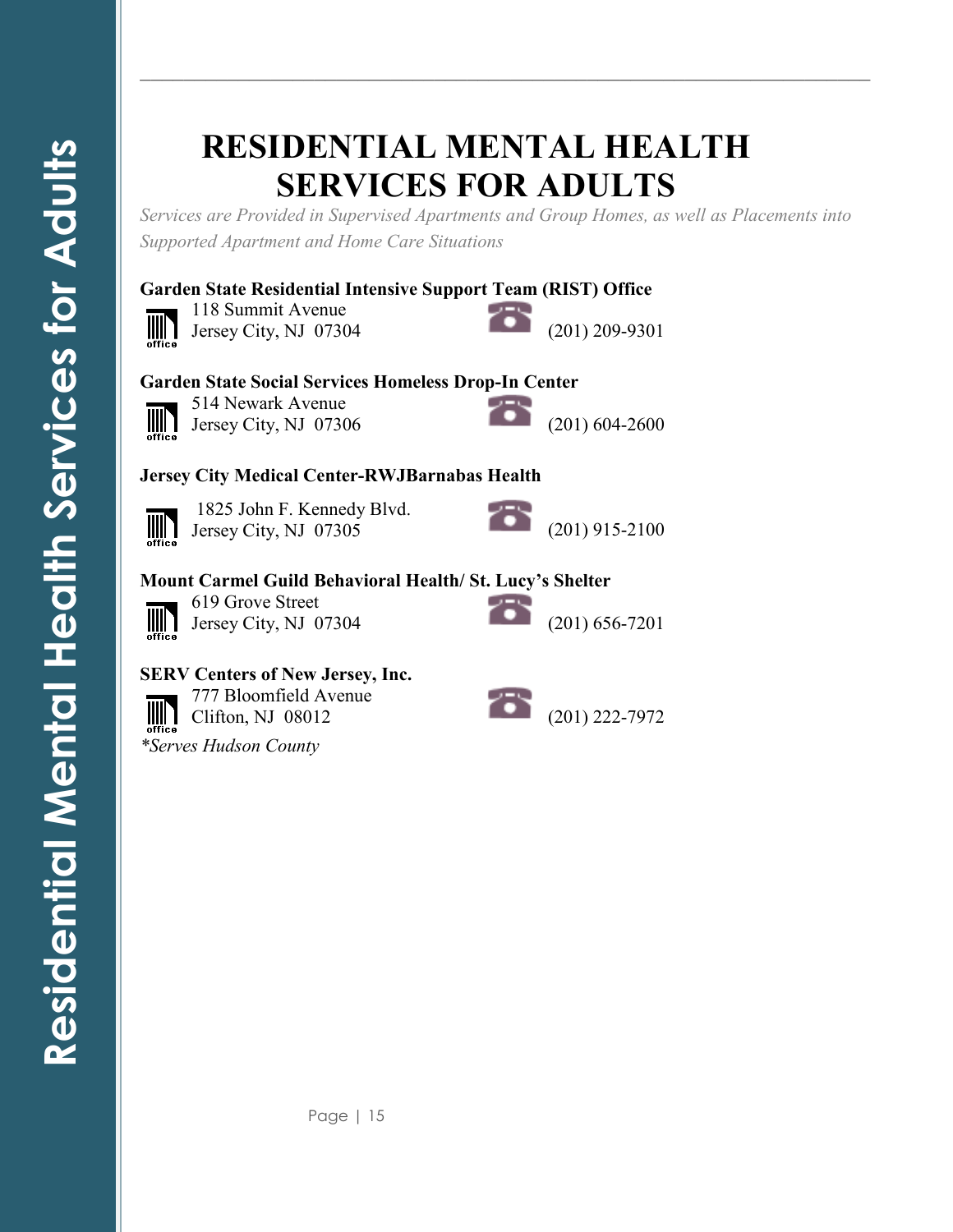# **RESIDENTIAL MENTAL HEALTH SERVICES FOR CHILDREN, ADOLESCENTS AND YOUNG ADULTS**

**\_\_\_\_\_\_\_\_\_\_\_\_\_\_\_\_\_\_\_\_\_\_\_\_\_\_\_\_\_\_\_\_\_\_\_\_\_\_\_\_\_\_\_\_\_\_\_\_\_\_\_\_\_\_\_\_\_\_\_\_\_\_\_\_\_\_\_**

**Holley Child Care and Development Center, Youth Consultation Services**

260 Union Street  $\lim_{\text{office}}$ 



**Services:**

• Post 28 Day Residential Services for Children, Ages 5-12

### **KARE Program Comprehensive Behavioral Health**

- 187 Kearny Avenue  $III<sub>1</sub>$ 
	-



**Services:**

• Post 28 Day Residential Services for Adolescents, Ages 15-17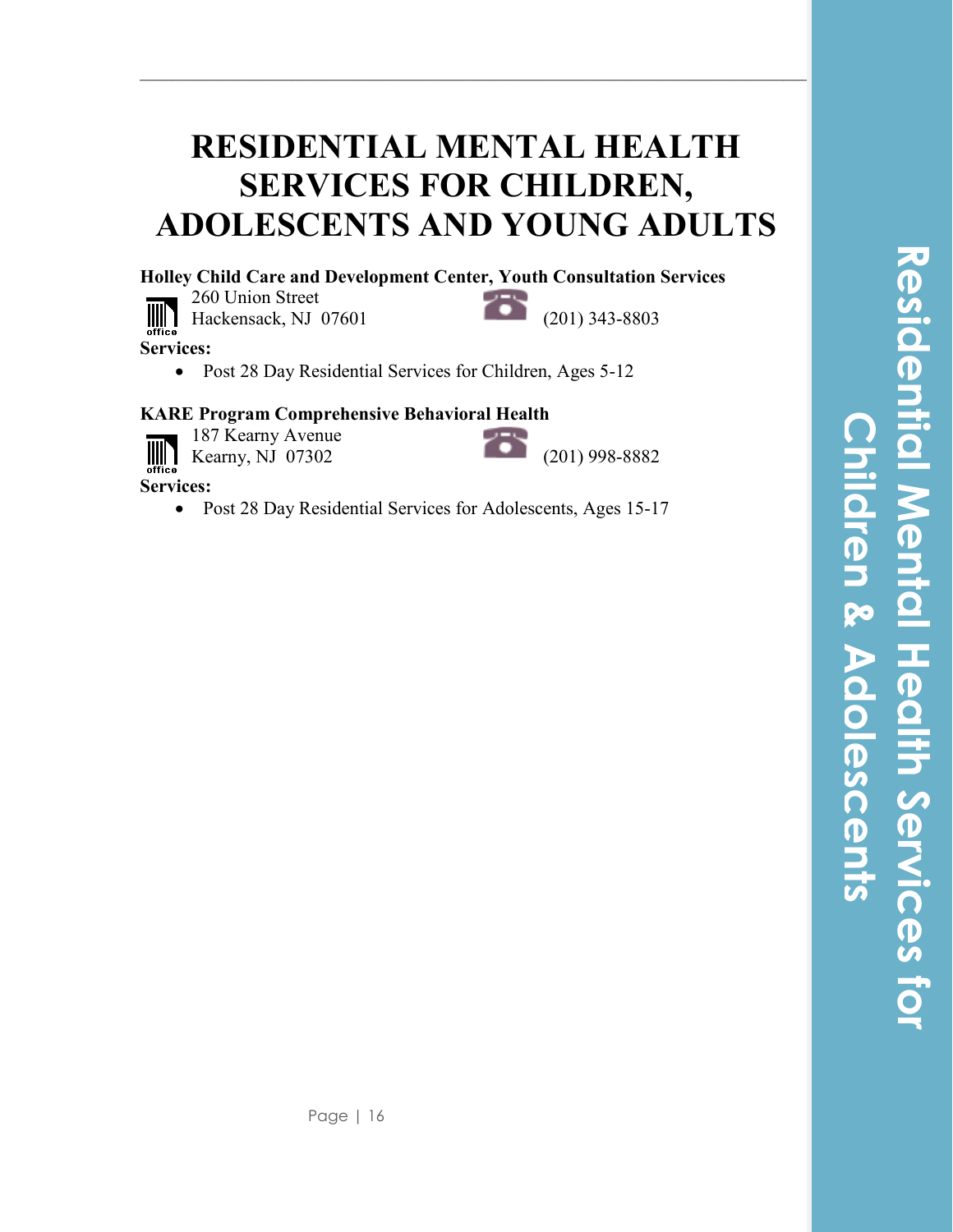# **SPECIALIZED MENTAL HEALTH SERVICES FOR ADULTS**

**\_\_\_\_\_\_\_\_\_\_\_\_\_\_\_\_\_\_\_\_\_\_\_\_\_\_\_\_\_\_\_\_\_\_\_\_\_\_\_\_\_\_\_\_\_\_\_\_\_\_\_\_\_\_\_\_\_\_\_\_\_\_\_\_\_\_\_**

### **Saint Joseph's Behavioral Health-ACCESS Program**

621 Main Street<br>Paterson, NJ 07505 (973) 754-5590 (973) 968-6567 (Video Phone)

### **Services:**

 $\overline{\mathbb{H}}$ 

621 Main Street

- Provides the following behavioral health services to deaf/hard of hearing individuals:
	- o Outpatient Psychotherapy
	- o Clinical Support Services
	- o Psychiatric Emergency Services
	- o Partial Hospitalization
	- o Residential Services
	- o Community Support Services
	- o Partial Hospitalization

### **Bridgeway Rehabilitation Services, Inc. Program for Assertive Community Treatment (PACT)**

862 Newark Avenue, 2nd Floor

**Services:**

- Adults with Severe and Persistent Mental Illness who Have Had Involuntary Psychiatric Hospitalizations within 18 Months of Referral
- Assertive Community Treatment and Outreach Services Provided Primarily in the Home

### **Bridgeway Crisis Intervention Services**

152 Central Avenue

 $\mathbb{I}$ Jersey City, NJ 07306 (201) 885-2539

**Services:**

• Urgent Care for Mental Health

### **Intensive Family Support Services**

249 Virginia Avenue

**Services:**

• Family Support, Education, Counseling and Respite Services for Families of Mentally Ill Clients







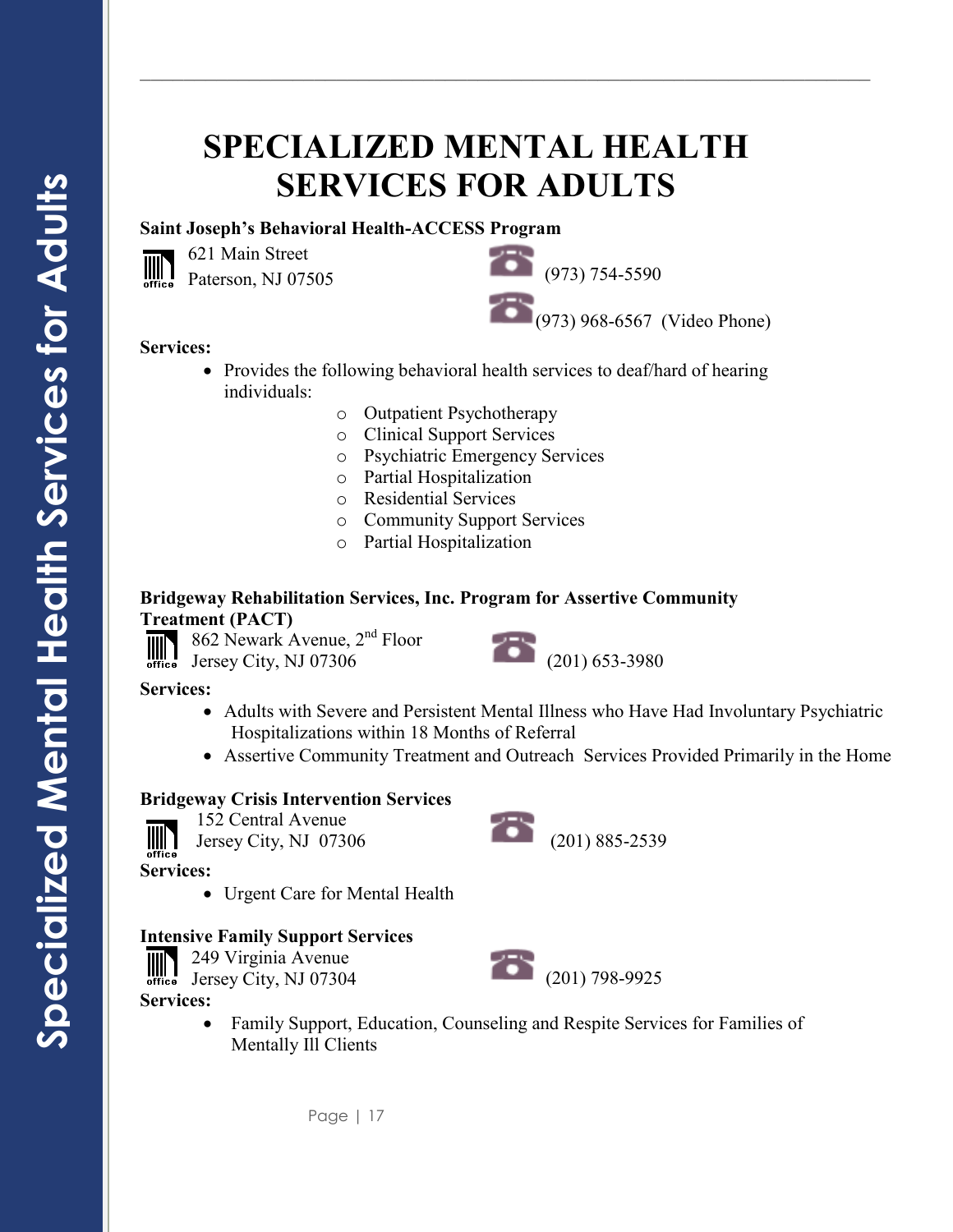### **Catholic Charities Supportive Employment Program**

1009 Kennedy Boulevard M North Bergen, NJ 07047 (201) 271-9532

- **Services:**
	- Helps the Psychiatric Population Acquire and Retain Employment

### **Promise Care NJ Home Health Services**

| $\mathbb{I}$ | 2 Jefferson Avenue                    |
|--------------|---------------------------------------|
|              | $L_{\text{max}} = \Omega L$ . MILATOR |

 $\frac{1}{201}$  Jersey City, NJ 07306 (201) 418-6800

**Services:**

- In-Home Visiting Nurse Services
- Speech Therapy
- Occupational Therapy

### **HUDSON S.P.E.A.K.S Against Sexual Violence**

179 Palisades Avenue

Jersey City, NJ 07306 201) 795-8375, ext. 5269

**Services:**

• Services to Victims of Sexual Assaults

### **Cultural Connections**

7 Glenwood Avenue, Suite 101

IIIN East Orange, NJ 07017 (973) 323-3454

**Services:**

• Cultural Competence Training and Coaching

### **Jersey City Medical Center RWJBarnabas Health- Integrated Case Management Services (ICMS)**

IIII 1

1825 John F. Kennedy Blvd.



**Services:**

• Integrated Case Management Services for Clients with Multiple Admissions to Screening or Inpatient Psychiatric Services

### **Jersey City Medical Center RWJBarnabas Health-MASSH/PATH Program**



1825 John F. Kennedy Boulevard

Jersey City, NJ 07305 (201) 204-0004, ext. 1049

### **Services:**

• Case Management Program for Homeless, Mentally Ill Adults



**\_\_\_\_\_\_\_\_\_\_\_\_\_\_\_\_\_\_\_\_\_\_\_\_\_\_\_\_\_\_\_\_\_\_\_\_\_\_\_\_\_\_\_\_\_\_\_\_\_\_\_\_\_\_\_\_\_\_\_\_\_\_\_\_\_\_\_**



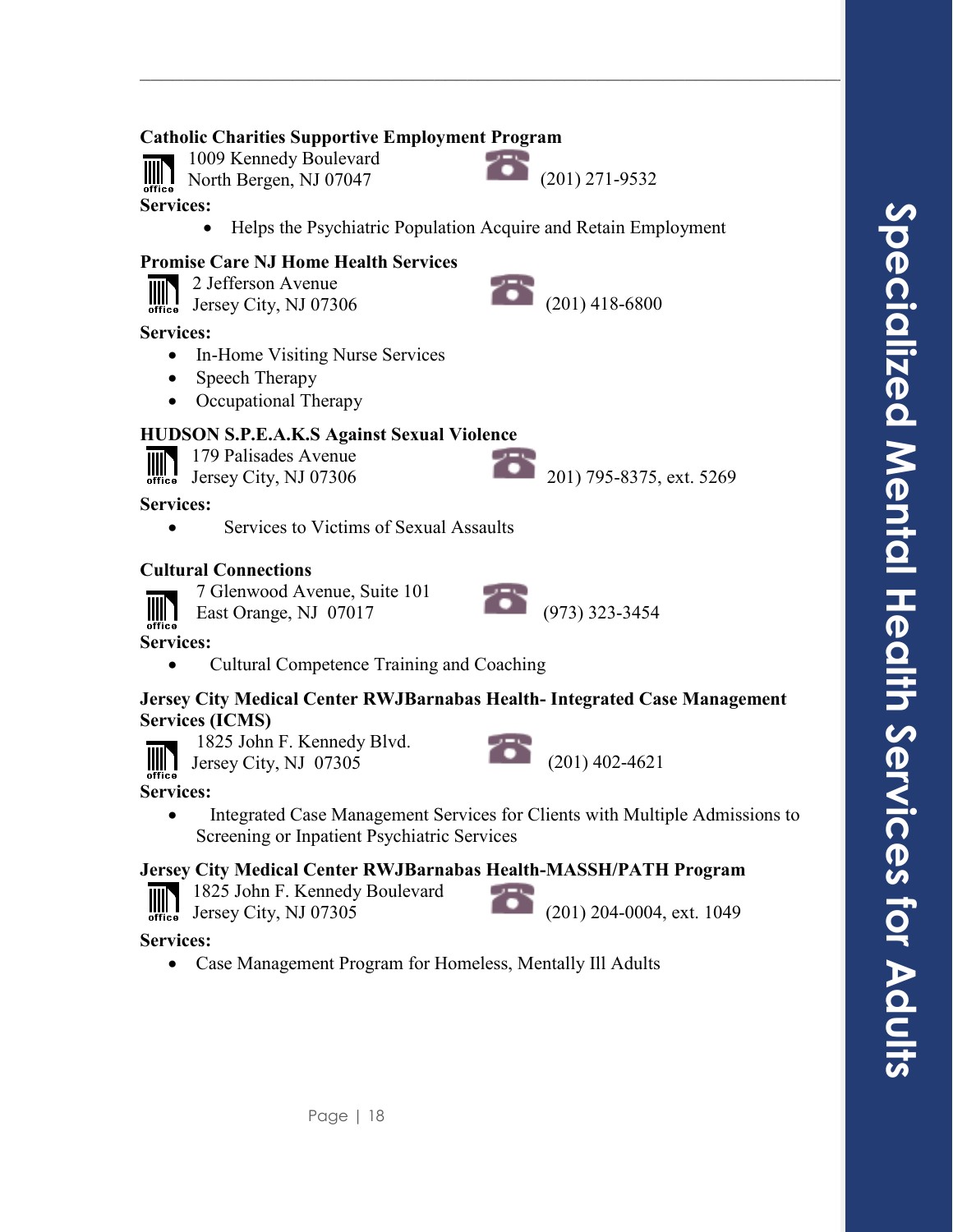### **Trinitas Regional Medical Center- Crisis Assessment Response and Enhanced Services (CARES)**

300 North Avenue East<br>Cranford, NJ 07016 (888) 393-3007 300 North Avenue East IIIN

**Services:**

• Specialized Clinical Expertise and Assistance to Agencies and Families for Care and Treatment of Individuals with Mental Illness and Developmental Disabilities

**\_\_\_\_\_\_\_\_\_\_\_\_\_\_\_\_\_\_\_\_\_\_\_\_\_\_\_\_\_\_\_\_\_\_\_\_\_\_\_\_\_\_\_\_\_\_\_\_\_\_\_\_\_\_\_\_\_\_\_\_\_\_\_\_\_\_\_**

• Psychiatric Inpatient Services for Developmentally Disabled Clients

### **Hudson Pride Center**

3 East 176 Palisade Avenue 3 East 176 Palisade Avenue<br>Jersey City, NJ 07306 (201) 963-4779

### **Services:**

- Provides limited (4-session) supportive counseling with a social worker
- Hormone Replacement Therapy
- Referrals to community mental health counseling partners for continued LGBTQ-affirming counseling needs

### **Trinitas Regional Medical Center: S-COPE**

 $\left|\left|\left|\right|\right|\right|$ 

655 East Jersey Street



**Services:**

• Specialized Psychiatric Services to Nursing Homes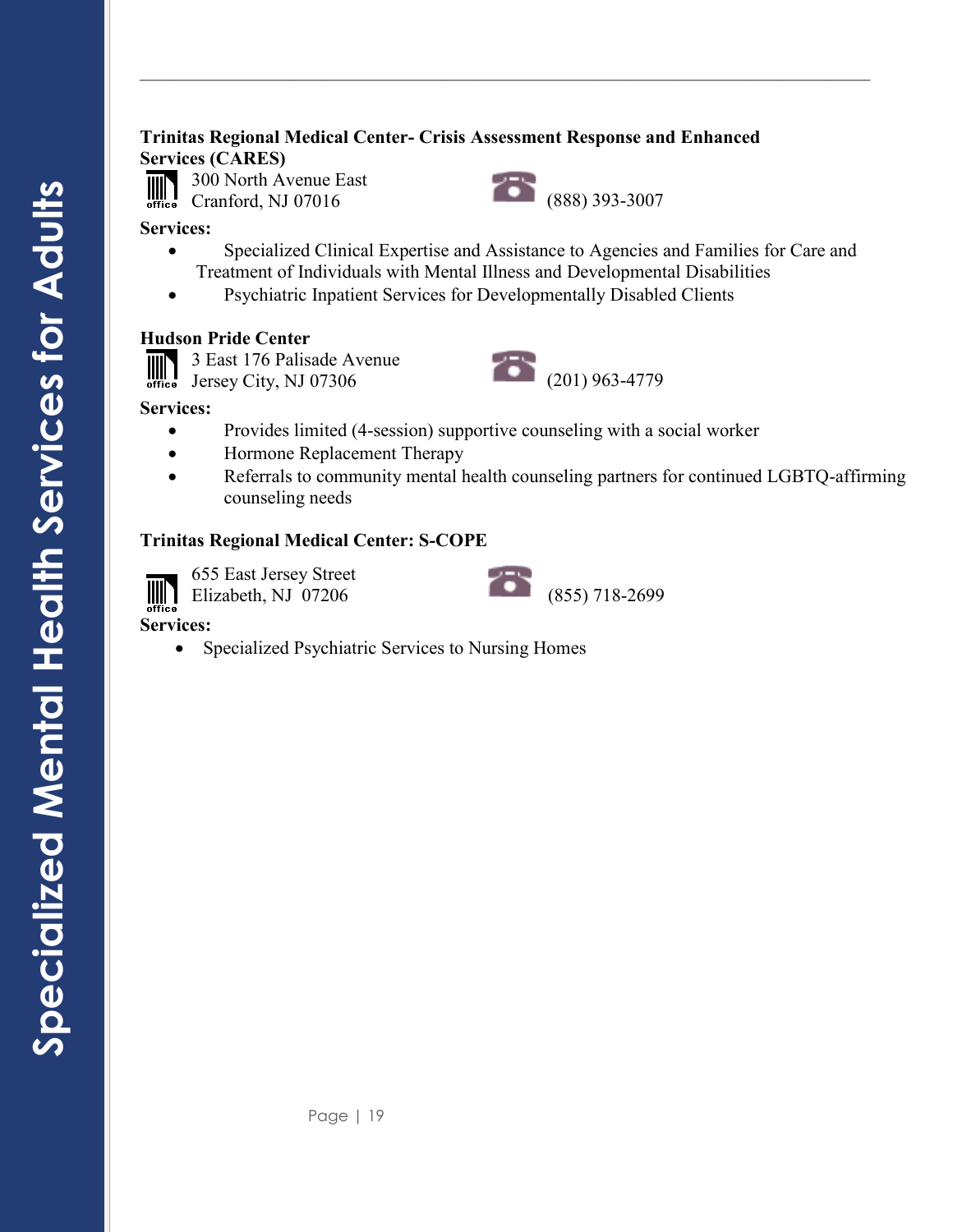# **SPECIALIZED MENTAL HEALTH SERVICES FOR CHILDREN, ADOLESCENTS AND FAMILIES**

**\_\_\_\_\_\_\_\_\_\_\_\_\_\_\_\_\_\_\_\_\_\_\_\_\_\_\_\_\_\_\_\_\_\_\_\_\_\_\_\_\_\_\_\_\_\_\_\_\_\_\_\_\_\_\_\_\_\_\_\_\_\_\_\_\_\_\_**

### **New Bridge Medical Center**



Paramus, NJ 07652 (201) 967-4000



**Services:**

• Child and Adolescent Intermediate Inpatient Care

### **Catholic Charities- Providence Place Partial Care Hospitalization**



285 Magnolia Avenue

# Jersey City, NJ 07304 (201) 395-4800

(201) 395-4813

### **Services:**

• Partial Care Hospitalization Level of Care for Girls, 14-17 Years Old

### **Catholic Charities- West Side Children's Counseling Center**

249 Virginia Avenue IIII Jersey City, NJ 07304 (201) 798-2165



### **Services:**

• Outpatient services for Children and Adolescents

### **Catholic Charities- Intensive In-Home Family Counseling Program**

249 Virginia Avenue



**Services:**

- Intensive In-Home Family Services
- Crisis Intervention
- Child and Family Advocacy
- Referrals and Linkages

### **Catholic Charities- Intensive Family Support Services**

III 249 Virginia Avenue Jersey City, NJ 07304 (201) 798-9925

### **Services:**

- Psycho-Education and Support Groups
- Consultation, Information and Referral
- Support Home Visits
- Services for Caregivers and Family Members of Adults

Page | 20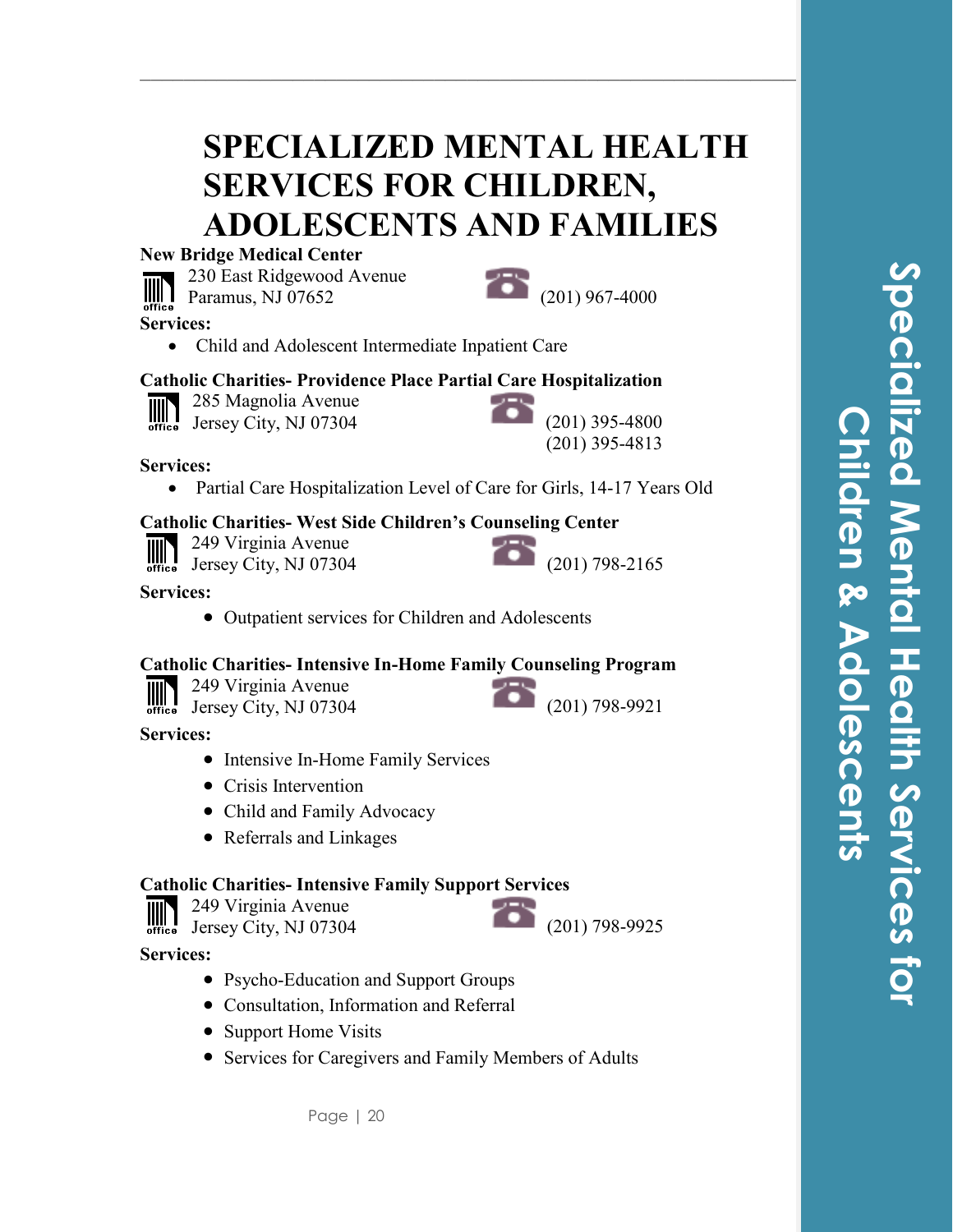### **Community Solutions, Inc.**



700 Plaza Drive, Second Floor Secaucus, NJ 07094 (973) 297-0500



**Services:**

• In-Home Therapy for Families and At-Risk and High-Risk Youth, Ages 12-17

**\_\_\_\_\_\_\_\_\_\_\_\_\_\_\_\_\_\_\_\_\_\_\_\_\_\_\_\_\_\_\_\_\_\_\_\_\_\_\_\_\_\_\_\_\_\_\_\_\_\_\_\_\_\_\_\_\_\_\_\_\_\_\_\_\_\_\_**

• Multi-Systematic Therapy

### **Hudson Partnership Care Management Organization (CMO)**

110 Meadowlands Parkway 

Secaucus, NJ 07094 (201) 537-1460

**Services:**

- Wraparound and Care Management Services
- Resources for Children/Families with Emotional/Behavioral Challenges

### **Hudson Partnership Care Management Organization-Community Space (The C.O.V.E.)**

**312 Pacific Avenue** 



**Services:**

- Community Based Activities for Youth and Caregivers
- Meeting space for Hudson Partnership CMO-involved families

### **Perform Care**

300 Horizon Drive, Suite 306



**Services:** 

- Behavioral Health
- Intellectual and/or Development Disabilities and Substance Abuse Services
- Children up to the age of 18
- Open 24 Hours, 7 Days a Week

### **Catholic Charities-Children's Mobile Response and Stabilization Services (CMRSS)**





- When There is a Crisis that Involves a Child, But No One is In Danger
- When a Situation May Become A Crisis and Help is Needed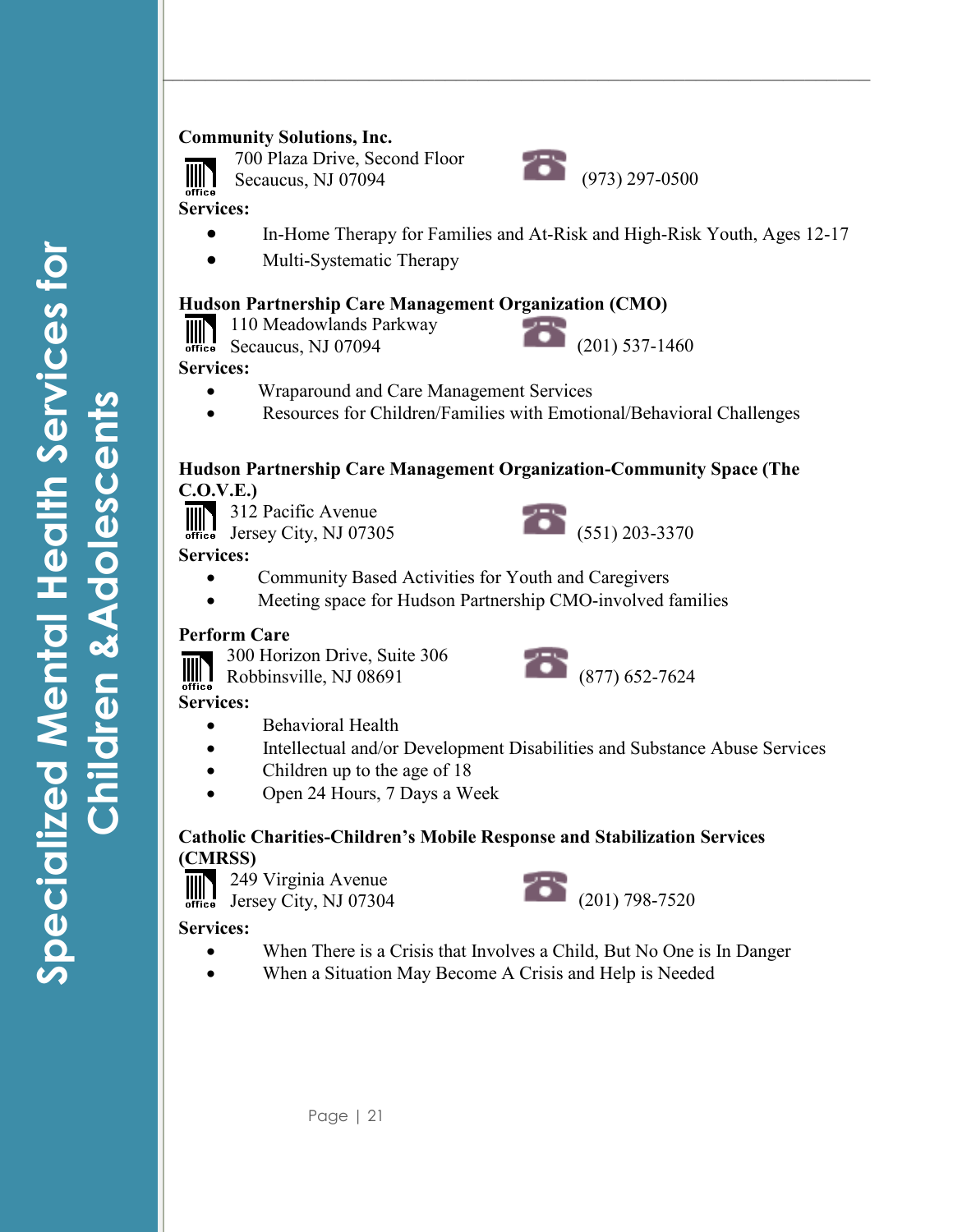### **Jersey City Medical Center RWJBarnabas Health**

395 Grand Street, 1<sup>st</sup> Floor  $III$ office

Jersey City, NJ 07304 (201) 915-2100

**\_\_\_\_\_\_\_\_\_\_\_\_\_\_\_\_\_\_\_\_\_\_\_\_\_\_\_\_\_\_\_\_\_\_\_\_\_\_\_\_\_\_\_\_\_\_\_\_\_\_\_\_\_\_\_\_\_\_\_\_\_\_\_\_\_\_\_**

### **Services:**

• Psychological Testing and Evaluation

### **Palisades Family Success Center**

1408 New York Avenue 1408 New York Avenue<br>Union City, NJ 07087 (201) 758-8792 

### **Services:**

- Referrals and Resources for Services within the Community
- Counseling and Parenting Groups

### **Youth Consultation Services (YCS)**



711 32<sup>nd</sup> Street, 2<sup>nd</sup> Floor

V<sub>11</sub> 52 Bacci, 2 11661<br>Union City, NJ 07087 (201) 271-4801

**Services:**

- Family Preservation Services
- "Step Down" In-Home Consultations

### **Family Preservation Services (FPS)**



**Services:**

• In-Home Intervention Services Step Down for Children, Adolescents and Young Adults, Ages 18 and Under, and their Families

**Specialized Mental Health Services for pecialized Mental Health Services for Children & Adolescents**en & Adolescents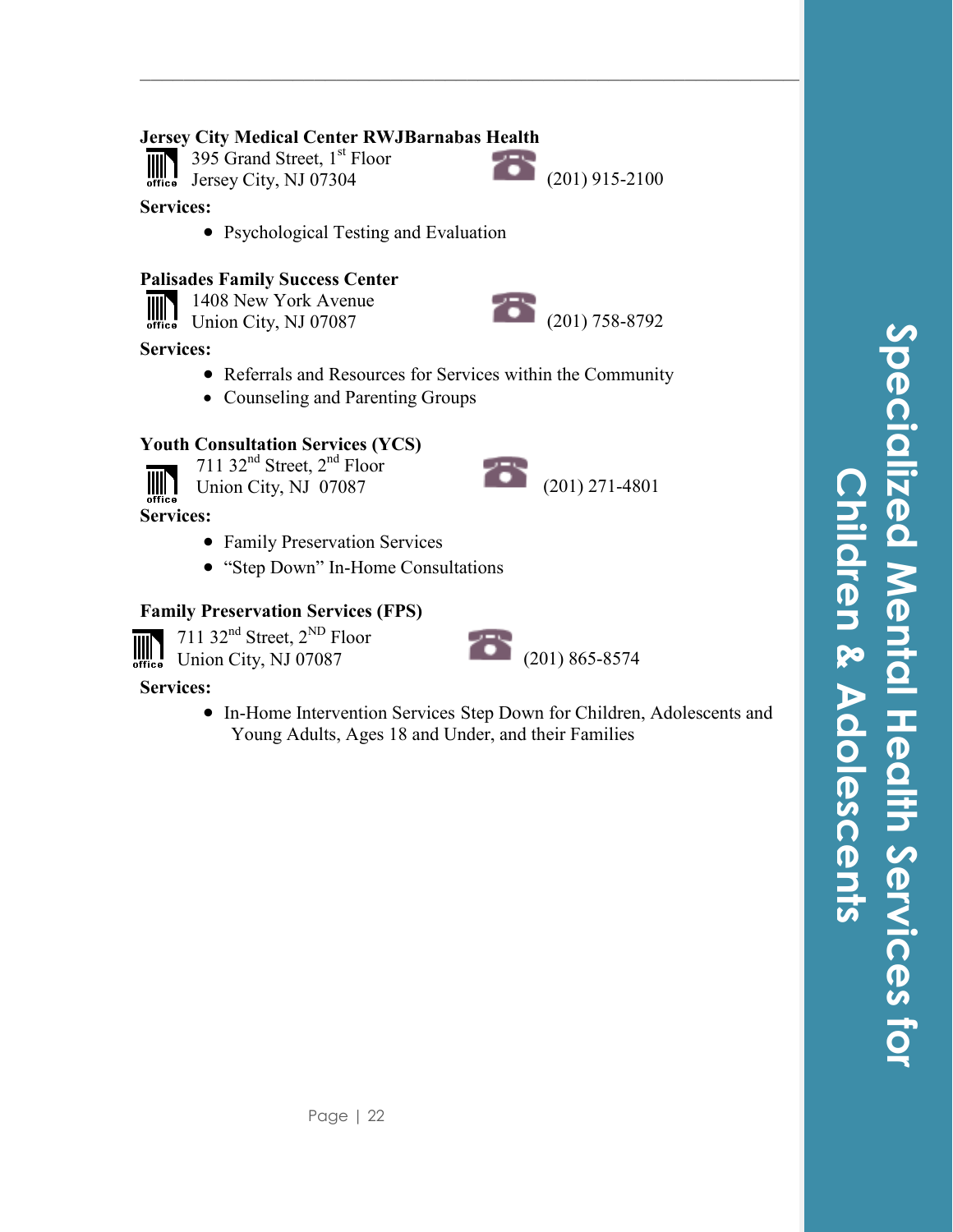# **ADVOCACY, INFORMATION AND REFERRAL SERVICES FOR ADULTS, ADOLESCENTS AND CHILDREN**

**\_\_\_\_\_\_\_\_\_\_\_\_\_\_\_\_\_\_\_\_\_\_\_\_\_\_\_\_\_\_\_\_\_\_\_\_\_\_\_\_\_\_\_\_\_\_\_\_\_\_\_\_\_\_\_\_\_\_\_\_\_\_\_\_\_\_\_**

### **Community Health Law Project**

35 Journal Square, Suite 831 Jersey City, NJ 07306 (201) 630-6201 WN.

**Services:**

• Legal and Advocacy Services for People with Disabilities of All Ages

### **Family Support Organization of Hudson County**

911 Bergenline Avenue,  $2<sup>nd</sup>$  Floor IIII Jersey City, NJ 07306 (201) 915-5140

**Services:**

Support Services for Families with CMO Children

### **Special Child Health Services of Hudson County**

1825 John F. Kennedy Boulevard

Jersey City, NJ 07305 (201) 204-0004, ext. 1084

### **Services:**

- Case Management Services for Families with Children with Medical Diagnosis and/ or Developmental Delays
- Services for Individuals from Birth through 21 Years Old

### **Hudson County Mental Health Board**

830 Bergen Avenue, 2B  $\mathbb{H}$ 



- Advocacy, Information and Referrals
- Mental Health Planning
- Site Reviews
- Disaster Response Crisis Counselors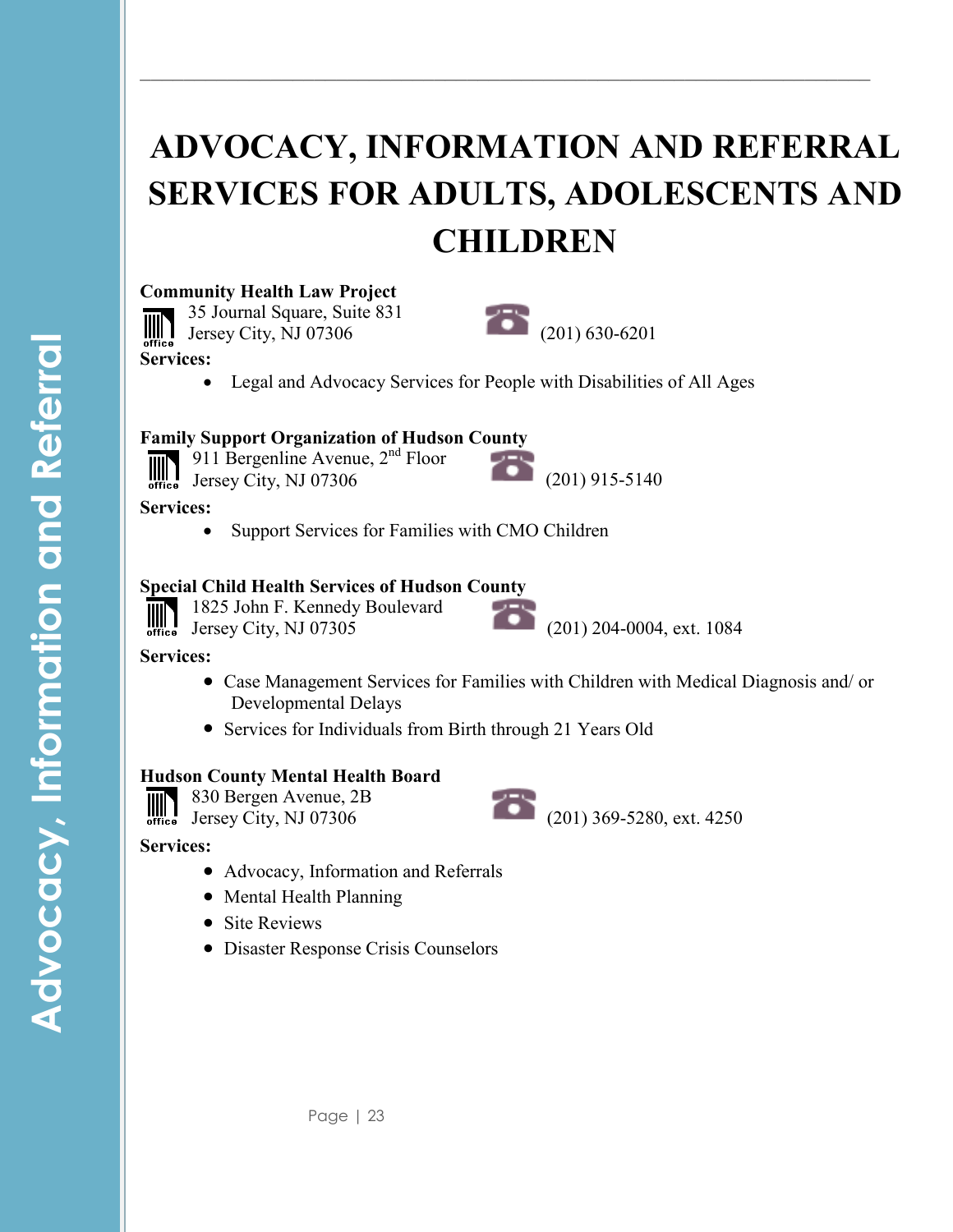### **Hudson County Integrated Services/CSPNJ**

124 Claremont Avenue Jersey City, NJ 07305 (201) 420-8013

**Services:**

office

- Drop-In Center
- Recreation
- Referral and Advocacy
- Support Groups for Mental Health Clients

### **NAMI NJ en Espanol**

1408 New York Avenue  $\mathbb{I}$ 

### **Services:**

- Meetings are Held in Spanish
- Education, Support, Advocacy and Public Awareness
- Aimed at Improving the Lives of Individuals and Families Affected by Mental Illness

**\_\_\_\_\_\_\_\_\_\_\_\_\_\_\_\_\_\_\_\_\_\_\_\_\_\_\_\_\_\_\_\_\_\_\_\_\_\_\_\_\_\_\_\_\_\_\_\_\_\_\_\_\_\_\_\_\_\_\_\_\_\_\_\_\_\_\_**

### **NAMI Hudson County**

*Meetings held at Jersey City Medical Center Barnabas Health, Ambulatory Care Center*

395 Grand Street, 2nd Floor

Jersey City, NJ 07304 (201) 861-0614

### **Services:**

- Education, Support, Advocacy and Public Awareness
- Aimed at Improving the Lives of Individuals and Families Affected by Mental Illness

### **Youth Advocate Program**



### **Services:**

- Intensive Advocacy, Case Management, Life Skills Training and Mentoring
- Family Support
- Anger Management and Coping Skills Training
- Supported Work Programs for Youth







1408 New York Avenue<br>Union City, NJ 07087 (732) 940-0991, ext. 113

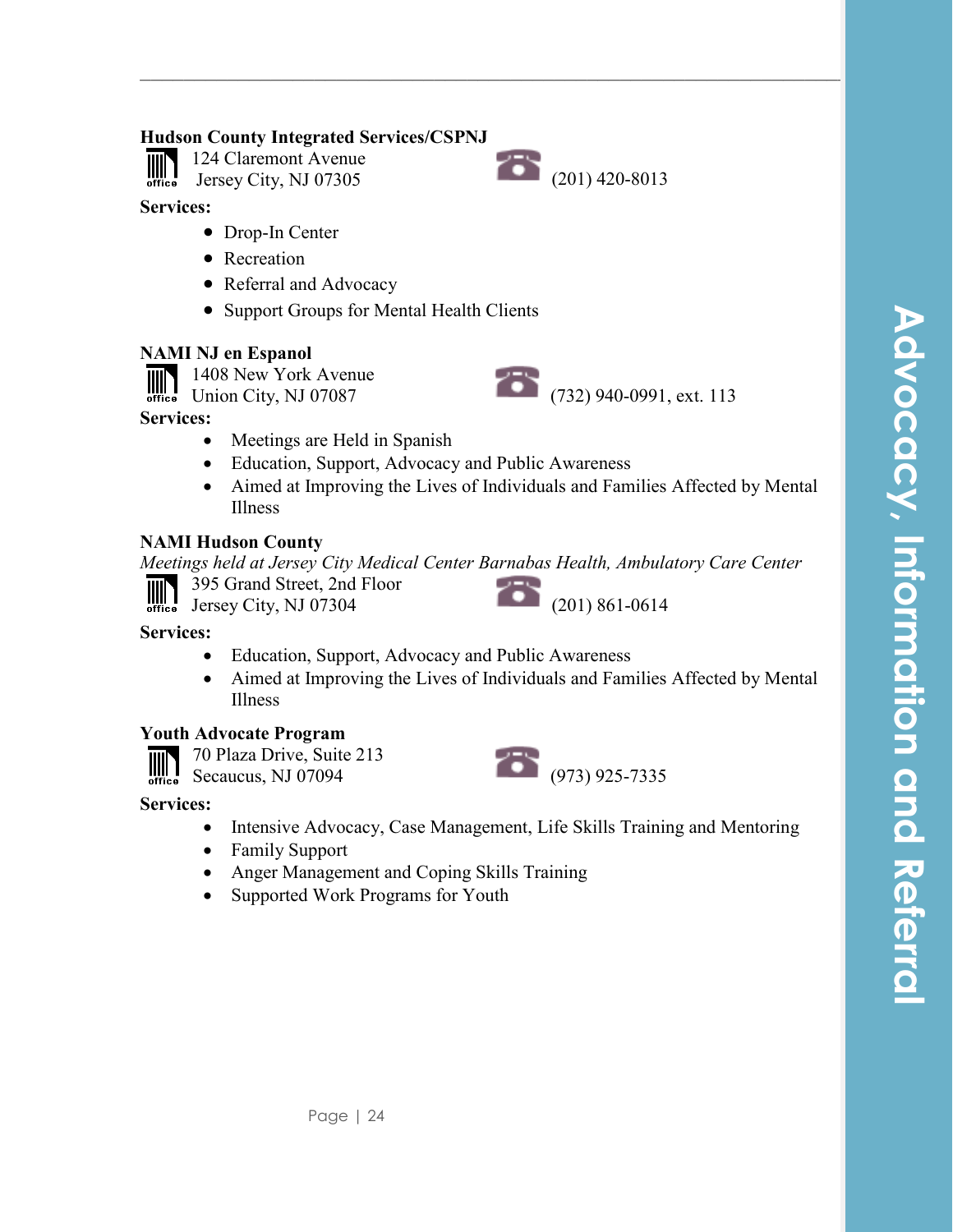### **Mental Health Association of NJ, Inc.**

35 Journal Square, Suite 831



### **Services:**

- Peer to Peer Mental Health & Co-occurring Support
- Peer Advocates and Mental Health Navigators
- Services Geared For Adults 18 yrs.+ to help navigate the system of mental health and get connected to individual resources needed in their local communities
- Assistance with achieving personal goals while combating common barriers to needed care.

**\_\_\_\_\_\_\_\_\_\_\_\_\_\_\_\_\_\_\_\_\_\_\_\_\_\_\_\_\_\_\_\_\_\_\_\_\_\_\_\_\_\_\_\_\_\_\_\_\_\_\_\_\_\_\_\_\_\_\_\_\_\_\_\_\_\_\_**

### **IME/ NJ Addiction Services Hotline (Managed by Rutger's UBHC)**

1-844-276-2777

**Services:**

- 24/7 Hotline That Provides Screening, Referral and Care Coordination for NJ Residents Seeking Help for a Substance Use Disorder
- Improve Access to Publically Funded Substance Use Disorder Treatment Services
- Management of Select Public Resources Through Utilization Management Activities

### **NJ Center for Tourette Syndrome**



50 Division Street, Suite 205 50 Division Street, Suite 205<br>
Somerville, NJ 08876 (908) 575-7350  $\blacksquare$ 



**Services:**

- Advocacy for children, adolescents, adults and families impacted by Tourette Syndrome
- Physician Referral Network

### **Hudson S.P.E.A.K.S. Against Sexual Violence**

179 Palisade Avenue  $\begin{array}{c} \hline \text{min} \\ \text{office} \end{array}$ Jersey City, NJ 07306 (201) 795-5757-24/7 hotline



### **Services:**

• Confidential support and advocacy 24 hours a day, 265 days per year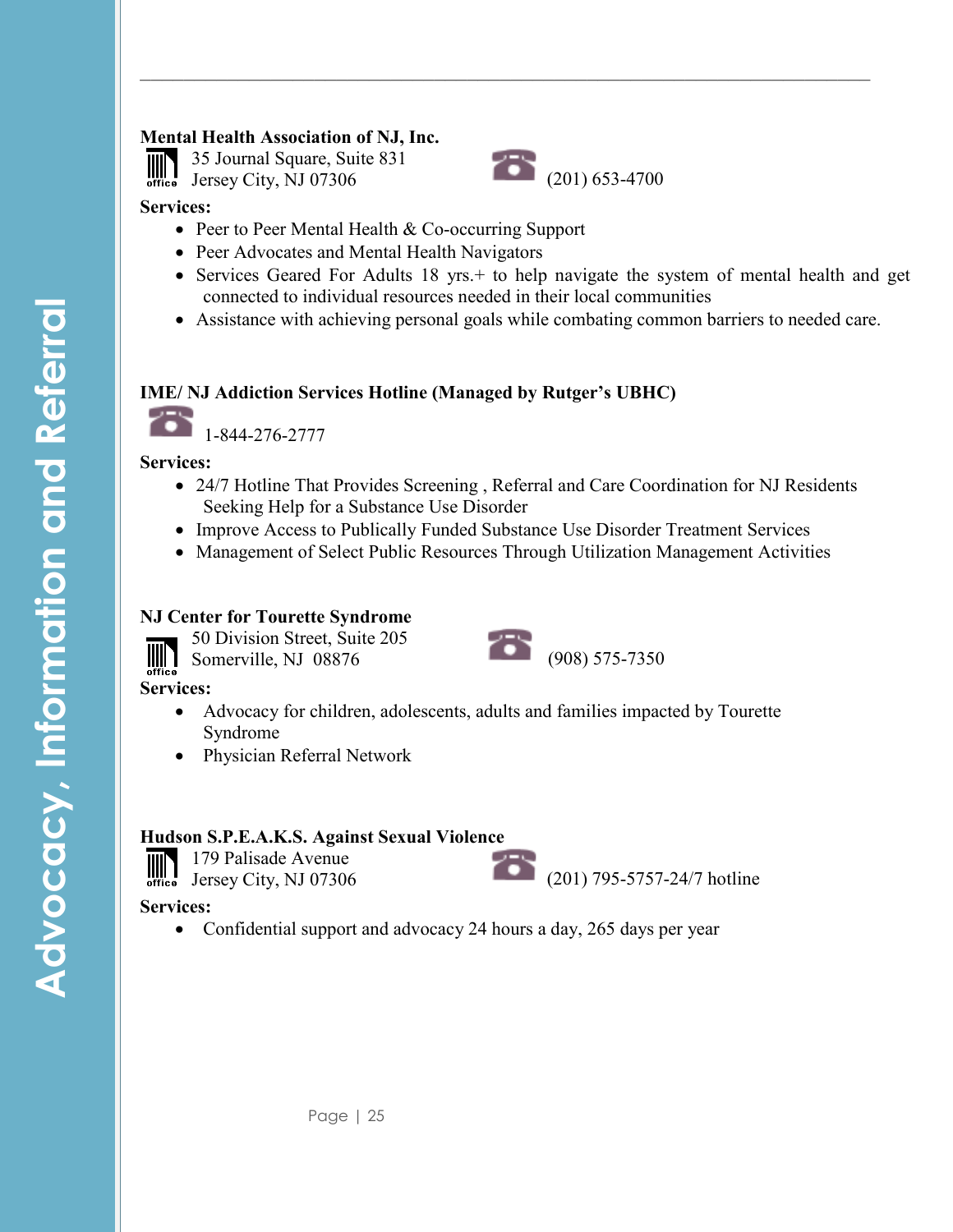# **SELF-HELP GROUPS AND RESOURCE INFORMATION**

**\_\_\_\_\_\_\_\_\_\_\_\_\_\_\_\_\_\_\_\_\_\_\_\_\_\_\_\_\_\_\_\_\_\_\_\_\_\_\_\_\_\_\_\_\_\_\_\_\_\_\_\_\_\_\_\_\_\_\_\_\_\_\_\_\_\_\_**

### **Alcoholics Anonymous**

(908) 687-8566 \* Fellowship of Men & Women Seeking Recovery from Alcoholism

### **Alanon/Alateen**

800-344-2666 \*Support Groups for Families and Friends of Alcoholics

### **Division of Child Protection and Permanency (DCP&P), New Jersey Child Abuse Hotline**

(877) 652-2873

\*Call to Report Abuse, Neglect of Children and Adolescents of New Jersey \*Responsible for Investigating Allegations of Child Abuse and Neglect

• **DCP&P-Hudson North** (201) 590-6700

• **DCP&P-Hudson South** (201) 823-5500

- **DCP&P-Hudson Central** (201) 795-0423
- **DCP&P-Hudson West**
- (201) 590-6400

### **State-Wide Domestic Violence Hotline**

(800) 572 7233 \*Referral and Information About Domestic Violence

### **1-800-Gambler**

(800) 426-2537 \*Referral and Information about Gambling

### **Narcotics Anonymous** (800) 992 0401 (732) 933-0462 \*Fellowship of Men & Women Seeking Recovery from Drug Addiction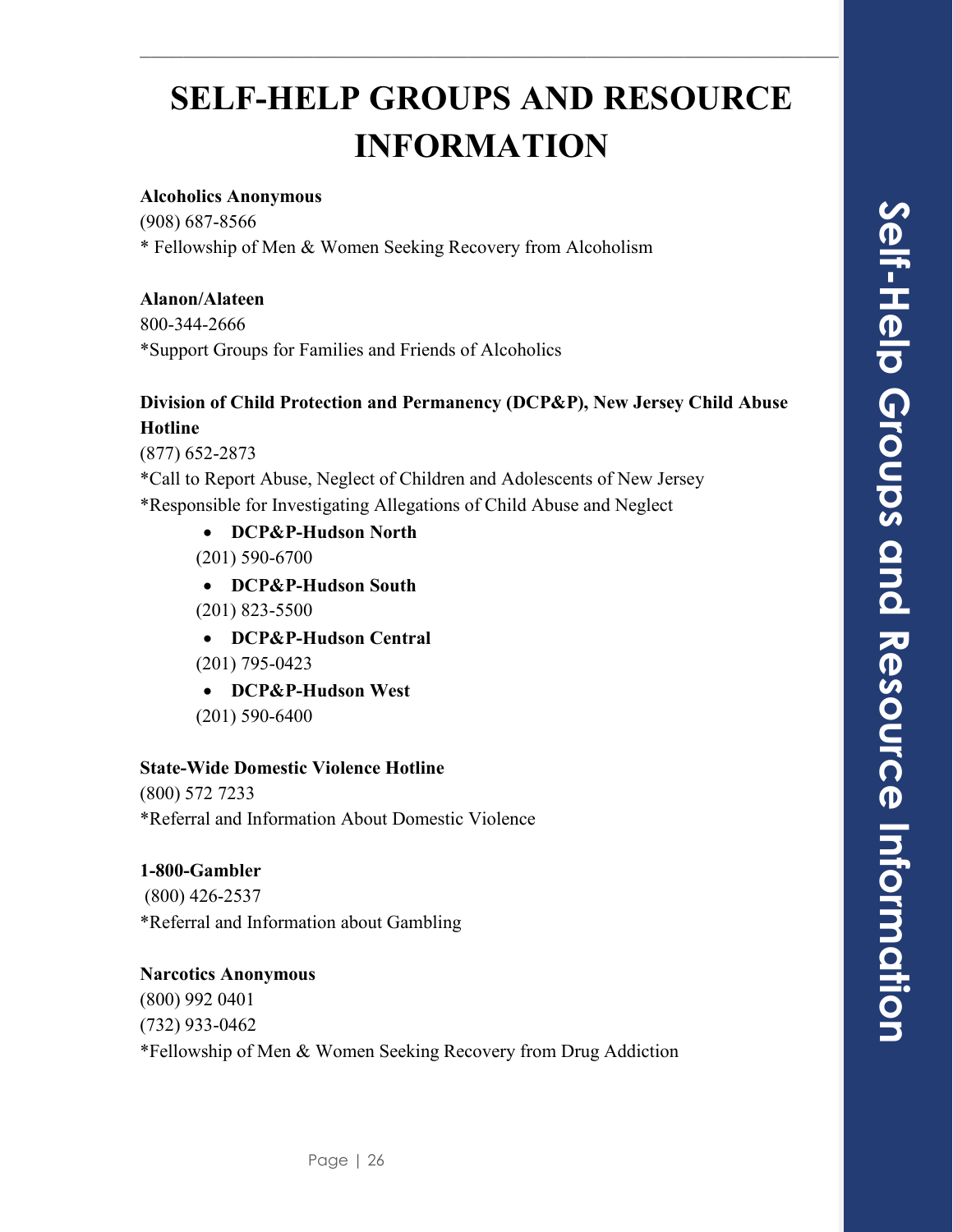### **N.J. Mental Health Cares Hotline**

(866) 202-4357 \*Confidential Mental Health Information and Referral (TTY and Multiple Language Capability)

### **Disability Rights of N.J.**

(609) 292-9742 \*Advocate for Legal, Civil and Human Rights of the Disabled Population

### **N.J. Self-Help Clearinghouse**

(800) 367-6274 \*Comprehensive Guideline to Self-Help Groups in N.J. with National Organizations, Group Models and Online Groups

**\_\_\_\_\_\_\_\_\_\_\_\_\_\_\_\_\_\_\_\_\_\_\_\_\_\_\_\_\_\_\_\_\_\_\_\_\_\_\_\_\_\_\_\_\_\_\_\_\_\_\_\_\_\_\_\_\_\_\_\_\_\_\_\_\_\_\_**

### **Planned Lifetime Assistance Network of N.J. Inc**.

(908) 575-8300

\*Financial Planning for Families with Loved Ones Who are Permanently Disabled \*Available 9 a.m. - 5 p. m., Monday Through Friday

### **New Jersey Connect for Recovery (Opiate Addiction Call Line)**

(855) 652-3737

### **The National Human Trafficking Resource Center**

(888)-373-7888

\*National, Anti-Trafficking Hotline and Resource Center Serving Victims and Survivors of Human Trafficking and the Anti-Trafficking Community in the United States

### **2nd Floor Youth Helpline**

(888) 222-2228

\*Children and Young Adults (Ages 10-24) Can Call at Any Time, 24 Hours a Day, 7 Days a Week and Talk to a Professional Counselor Confidentially

### **Good Grief**

908-522-1999

\*Grief group and support for youth who have lost somebody important to them